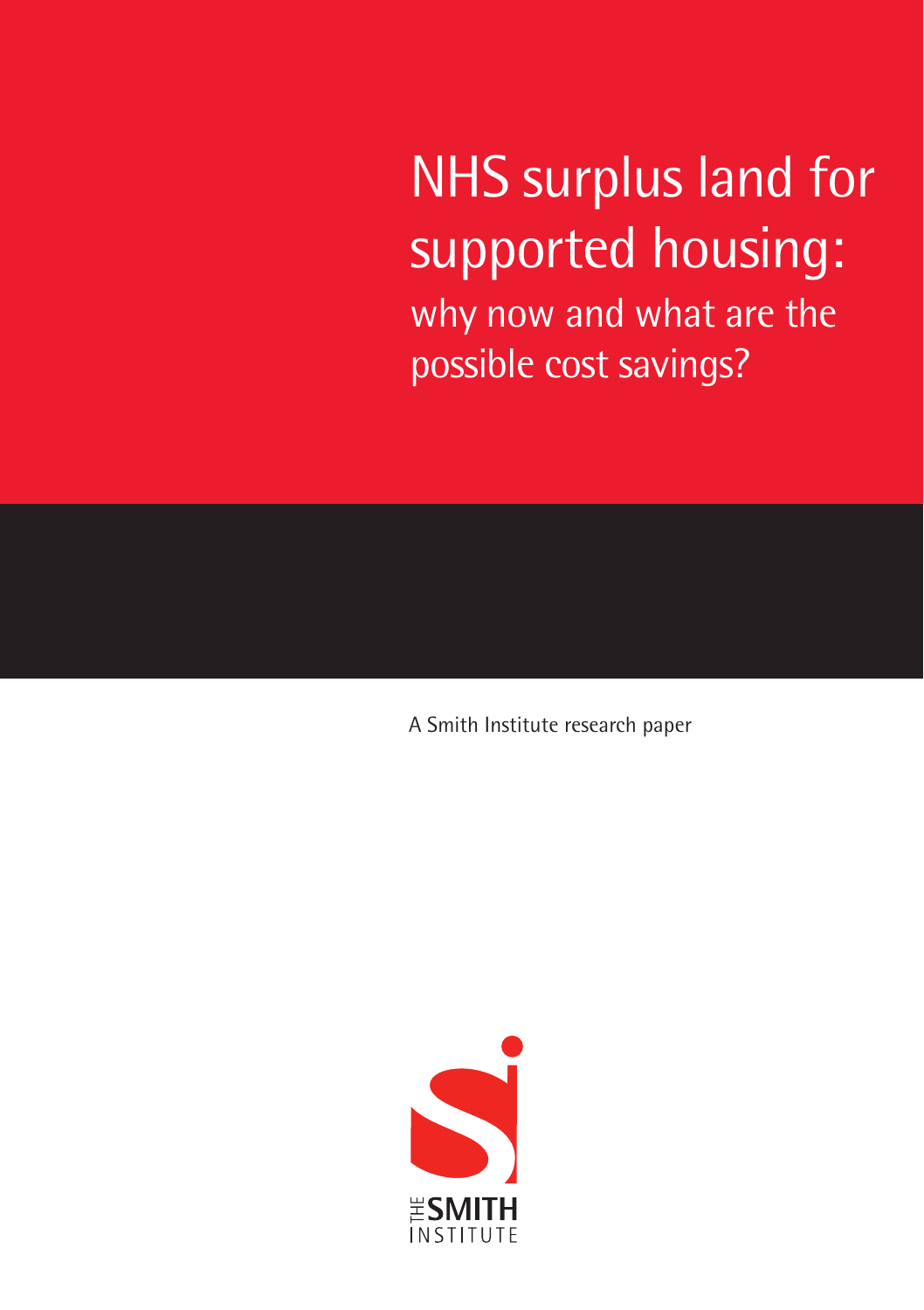

#### **The Smith Institute**

The Smith Institute is an independent think tank which provides a high-level forum for thought leadership and debate on public policy and politics. It seeks to engage politicians, senior decision makers, practitioners, academia, opinion formers and commentators on promoting policies for a fairer society.



#### **One Housing Group**

One Housing Group is a leading provider of housing and care and support services in London and the South East. We manage almost 15,000 homes with plans to create almost 2,000 more affordable homes over the next five years, funded by selling 4,000 new private homes. We're commercially driven and dynamic but at the same time we're passionate about making a positive difference to people's lives and communities. Our vision is to use our commercial success to develop more high-quality homes and services that foster aspiration, independence and well-being.

For more information please visit onehousinggroup. co.uk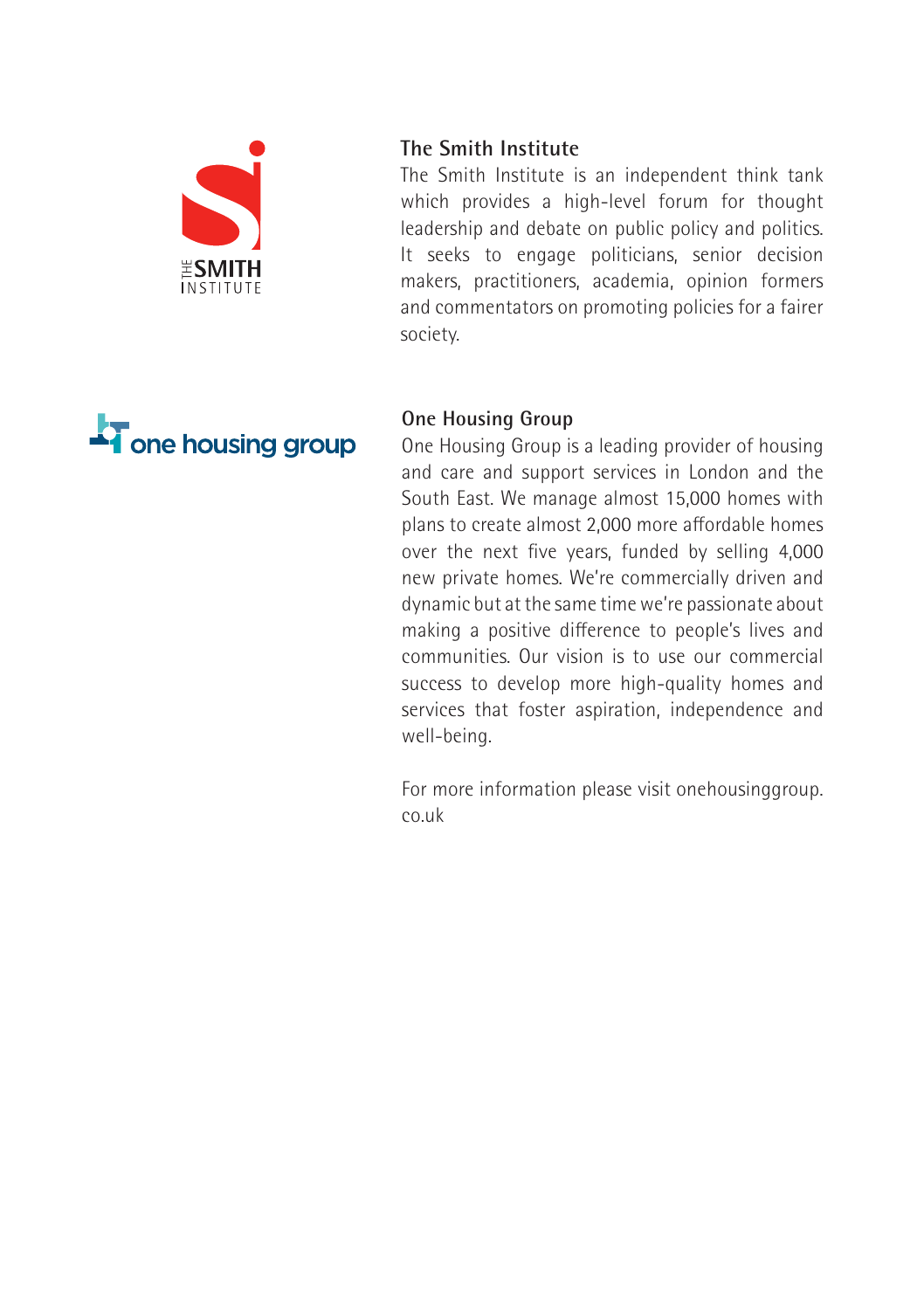# NHS surplus land for supported housing: why now and what are the possible cost savings?

A Smith Institute research paper

Published by The Smith Institute This report represents the views of the authors and not those of the Smith Institute. © The Smith Institute July 2014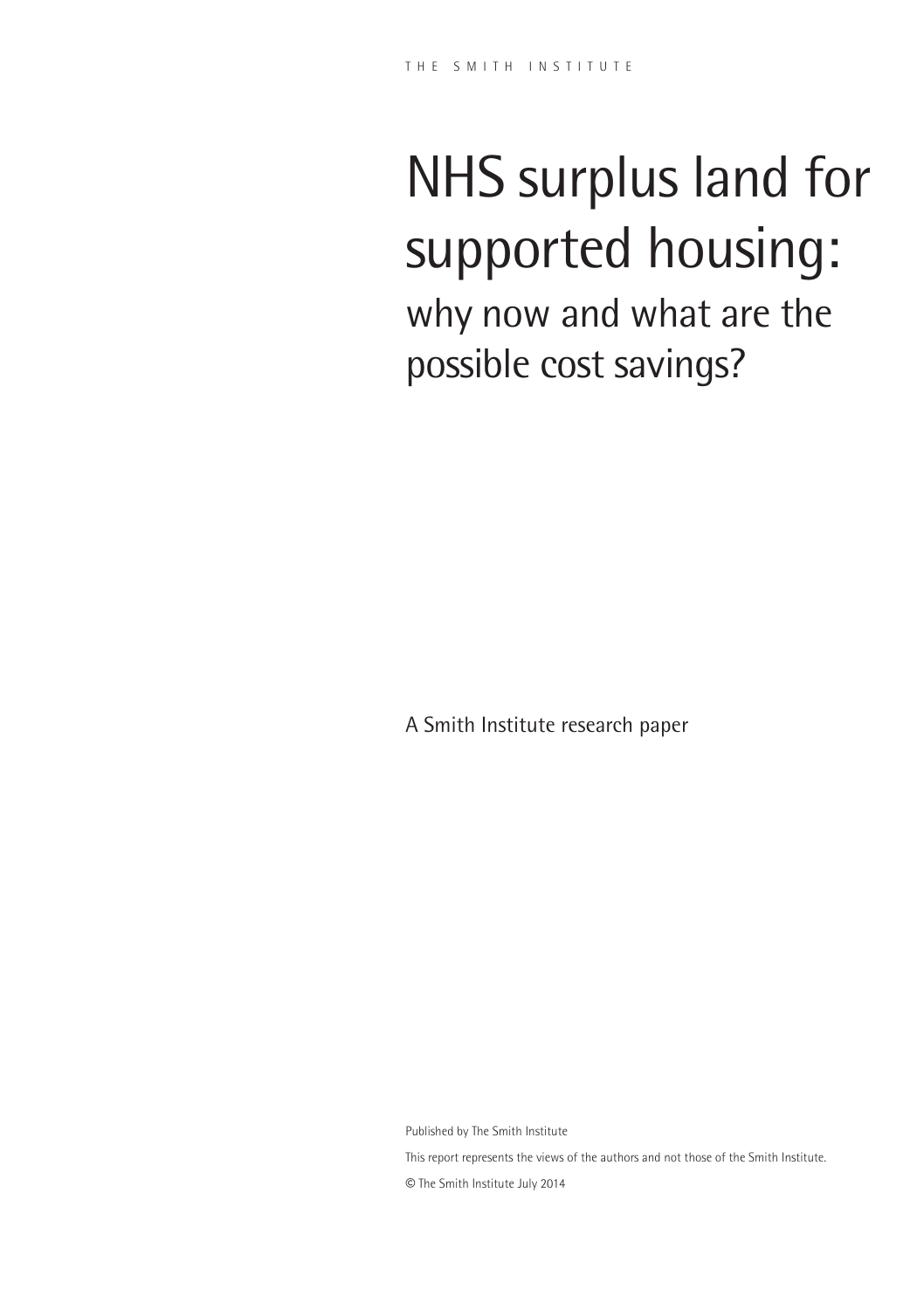## **Contents**

| Foreword                                          | 3               |
|---------------------------------------------------|-----------------|
| Executive summary                                 | 6               |
| Introduction                                      | 10 <sup>1</sup> |
| Section 1: The productivity challenge             | 14              |
| Section 2: Surplus NHS land for supported housing | 22              |
| Conclusion                                        | 32              |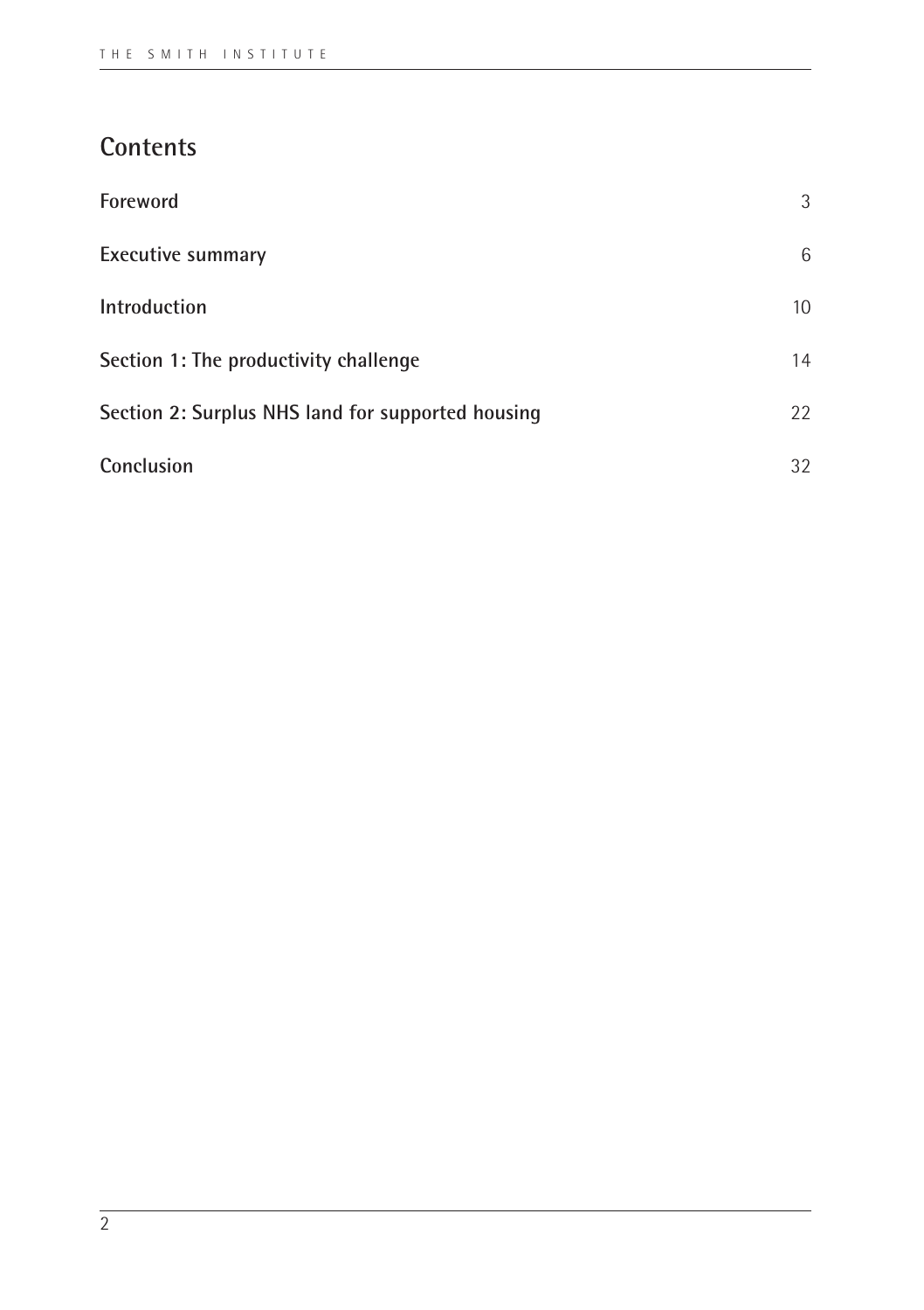## **Foreword**  Paul Hackett, Director of the Smith Institute

This research paper forms part of an ongoing programme of work examining the relationship between housing and health. The programme aims to explore how good housing and housing related services for older people and vulnerable adults can help prevent illness and promote independent, healthy living; how new partnership working can improve a neighbourhood's capacity to care and help de-medicalise services; and how housing associations can help deliver better services and long-term cost savings for healthcare providers.

This paper looks specifically at how using surplus NHS land to build supported housing can help meet demand and reduce the costs of care. It makes the case for thinking differently about cost savings in the NHS, notably in regard to alternative provision of supported housing through innovative partnerships between housing associations and NHS trusts. In particular, the paper aims to quantify possible future savings that can be made based on existing land disposal programmes. The evidence suggests that even by disposing of small parcels of surplus land significant savings can be realised over the long-term.

The Smith Institute would like to thank One Housing Group for supporting this research project and Peter Molyneux (Common Cause Consulting), Patrick Vernon (National Housing Federation) and Emma Stanton (Beacon Health) for their comments. I would also like to thank Paul Hunter (Head of Research at the Smith Institute) for researching and writing the paper.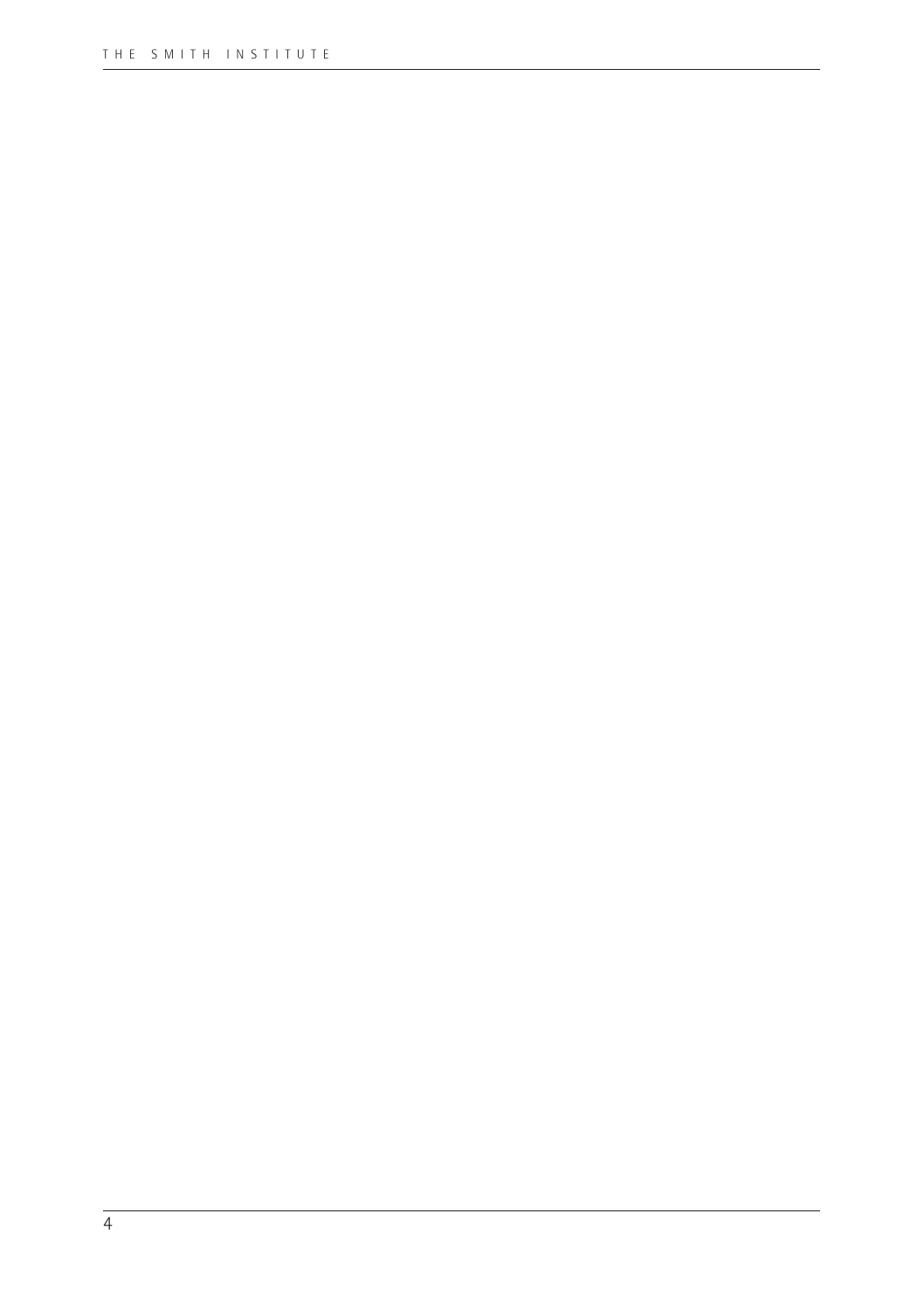## **Executive summary**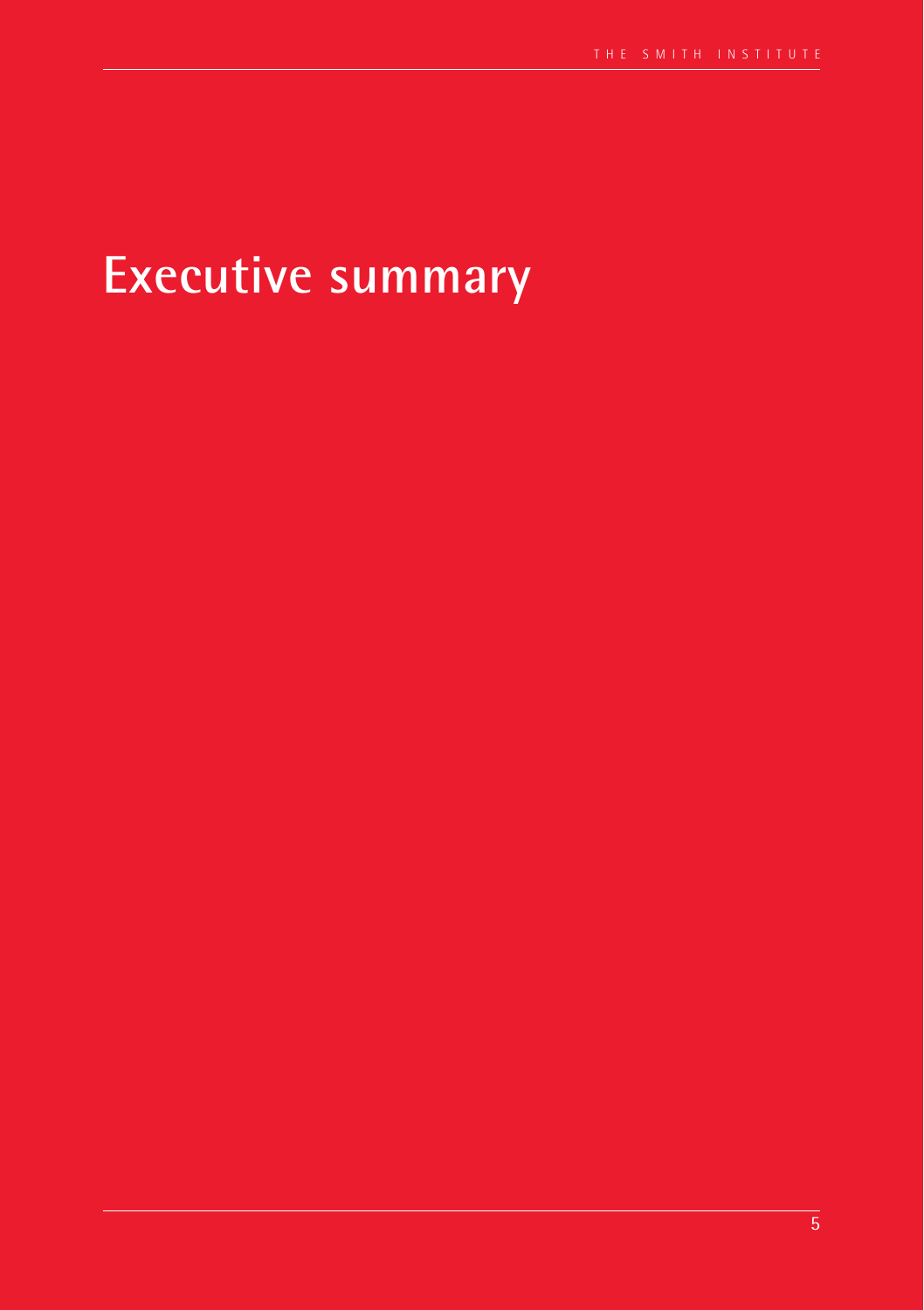## **Executive summary**

The headline analysis in this paper suggests that using NHS land for supported housing offers better value for money than selling it for private development. This approach can not only save money whilst providing a better service, but also deliver public assets that strengthen balance sheets rather reducing them. This paper seeks to evaluate the levels of possible savings. The main findings are based on surplus NHS land being sold at present values alongside potential demand for supported housing:

- The NHS could make indicative savings of around £6 billion (over a 25 year period) by using surplus land for supported housing.
- Using NHS land for supported housing offers significant scope for reducing delayed discharges which costs the NHS around £200 million per year.
- The scenarios show that the NHS could save around £75,000 per year per unit if, for example, a mental health patient was transferred to supported housing rather than staying in an acute ward. £50,000 per year could be saved if an older person was transferred from an acute ward to a supported home.
- Unlike other early intervention programmes using surplus land offers the opportunity to meet upfront capital costs of building supported homes. Factoring in build costs over 25 years £1.6 million could be saved on a supported housing unit for those with mental health problems, and £1 million for older people.
- On current land values (ignoring inflation) over a 25 year period this would provide an annualised return on investment of 7% for mental health supported housing and 5% for older people. Given that the calculations ignore inflation these yields are arguably higher than just selling the land and investing elsewhere.
- As many as 2,267 homes could be built for supported housing using the surplus land currently being sold by NHS trusts.
- Based on the current levels of land being sold and with 367 supported homes being built each year for 15 years (with the first 1,000 for those with mental illnesses) the NHS could save as much as £5.9 billion over a 25 year period.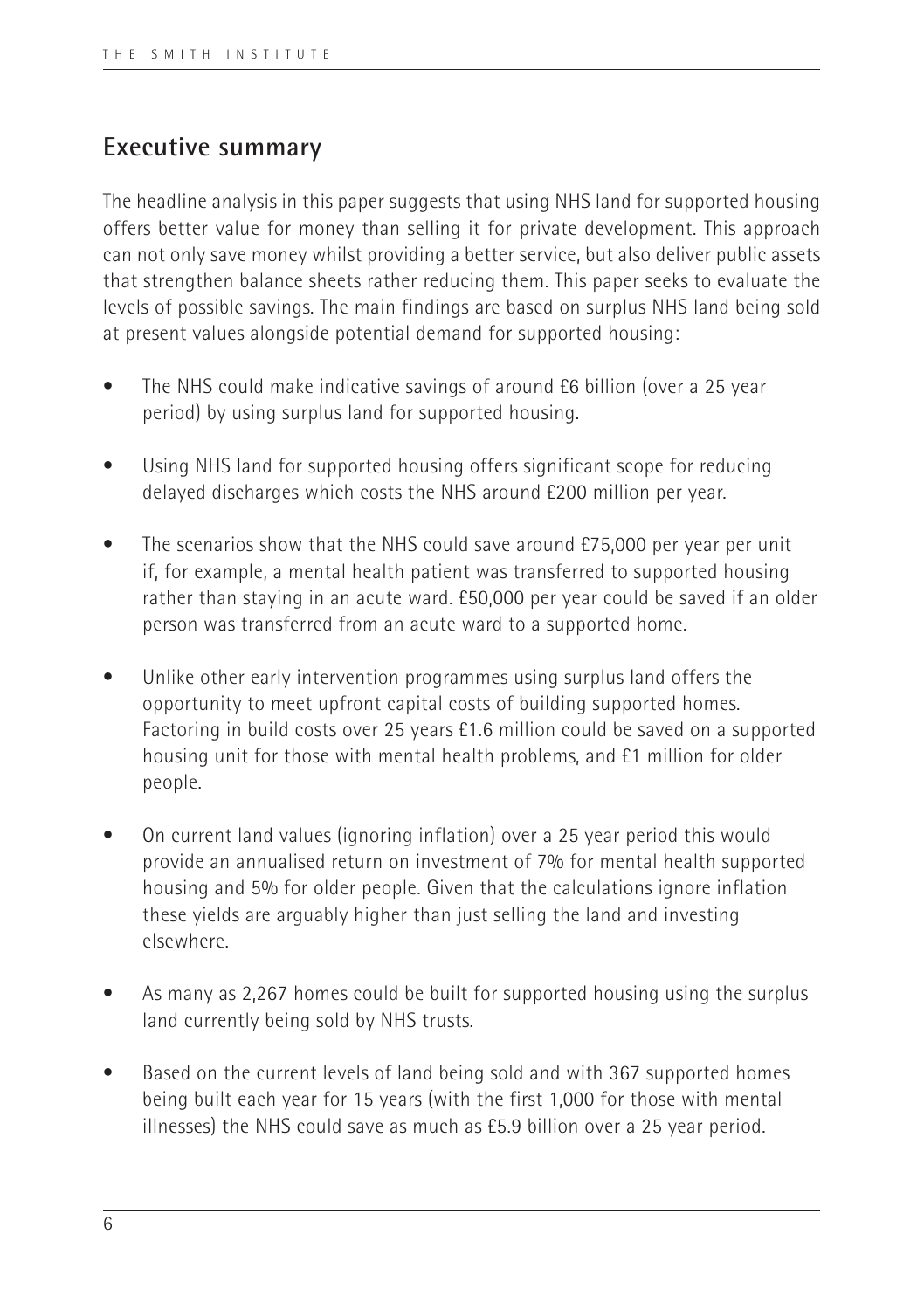• Whilst more detailed work needs to be undertaken, the headline analysis suggests a higher rate of return (over the longer term) than might be expected from investing in other asset classes. The NHS trust could also retain the land.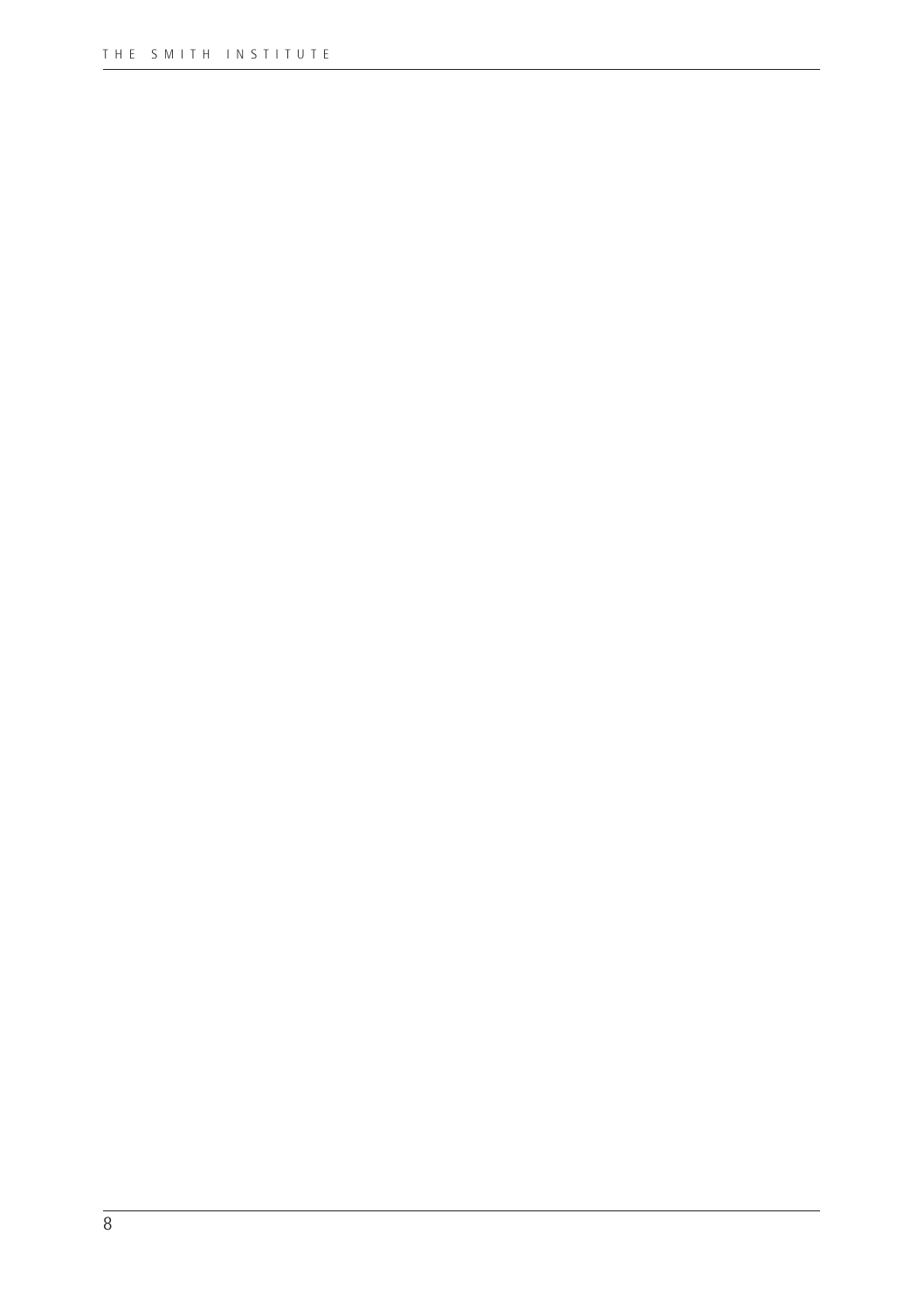## **Introduction**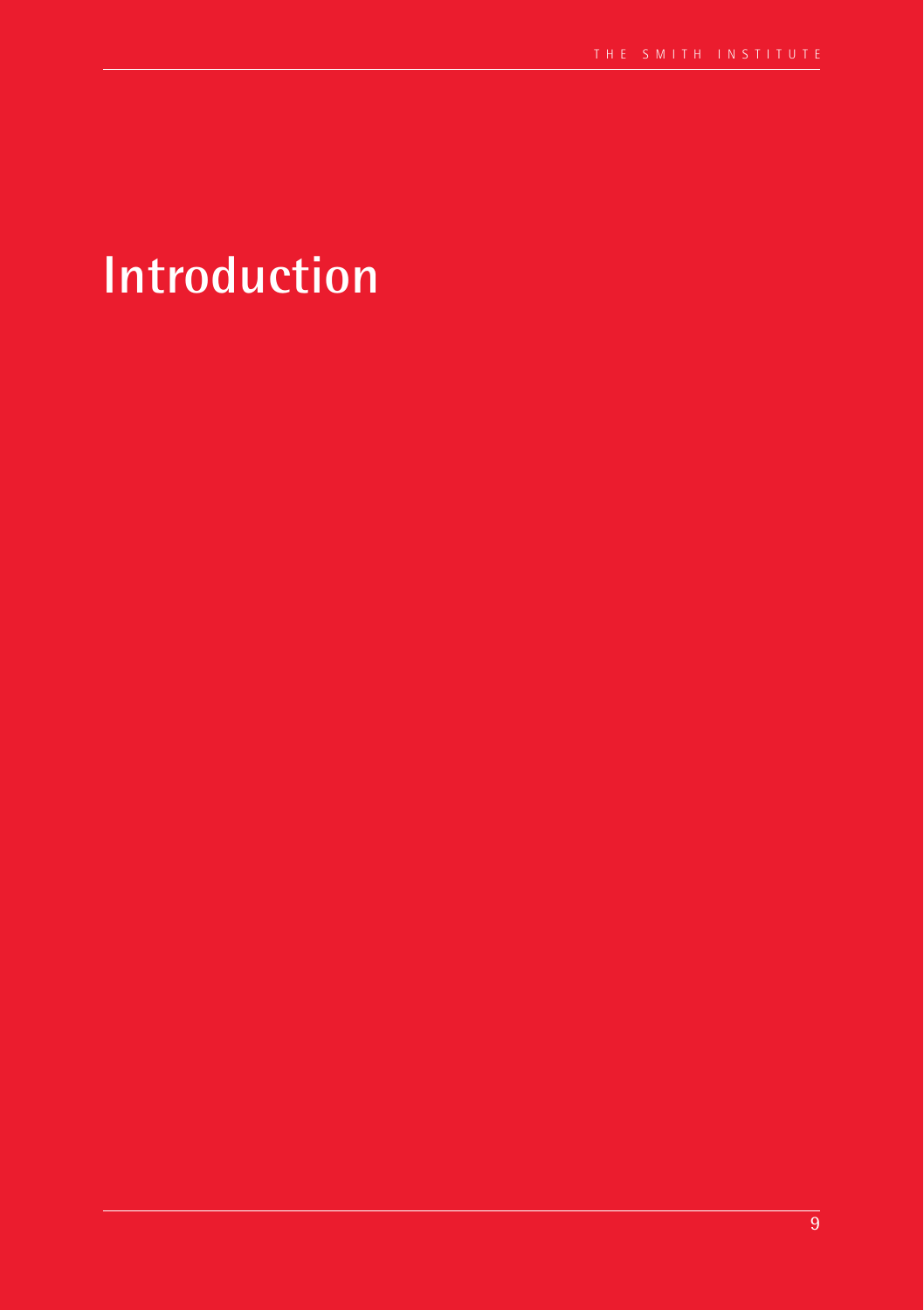## **Introduction**

The NHS is said to be facing a ticking time bomb. The additional pressures that an ageing population implies coupled with health spending set not to rise above inflation means the health service is under increasing pressure to deliver more for less.

The so-called 'Nicholson challenge' sets out the task at hand with around £20 billion of savings targeted by 2015 and further savings likely to be needed into the next decade. Arguably the additional pressures are in part due to a lack of integrated care, with too many older people (and those with mental and physical health illnesses) being treated in expensive acute wards when other (less expensive) provision could be provided.

One possible way to reduce such costs is to provide supported housing. Numerous studies and schemes have shown the potential to make significant savings. Collaboration between housing providers and NHS trusts could help deliver supported housing. Such models of supported housing have been proven to reduce admissions, delayed discharges and out of area treatments.<sup>1</sup> The idea is simple: that a housing association or other provider delivers on-site support supplemented by clinical support from the NHS trust. This means patients are not released too early and are therefore less likely to suffer a further health issue and be readmitted.

Such innovative housing schemes would of course require new specialist housing and land to build them on. Rolling surplus public land into innovative deals with suitable housing providers (like housing associations) could enable the homes to be built. By offering surplus land the NHS would be in effect making an investment as significant year-on-year savings could be realised. Moreover, as the report demonstrates, the levels of savings would likely be larger than selling the land and investing in stocks or shares.

This paper looks at the growing cost pressures on the NHS and analyses the potential savings of freeing up surplus land for supported housing. In effect it sets out the potential business case for supported housing based on current surplus NHS land, providing a headline analysis.

Realising such cost savings is far from straightforward and begs the question - who would financially benefit (i.e. the Treasury or individual NHS trusts)? The report acknowledges

<sup>1</sup> See for example Department of Health *No health without mental health: A cross-Government mental health outcomes strategy for people of all ages Supporting document – The economic case for improving efficiency and quality in mental health*; Frontier Economics, *Financial benefits of investment in specialist housing for vulnerable and older people - A report for the Homes and Communities Agency* (2010)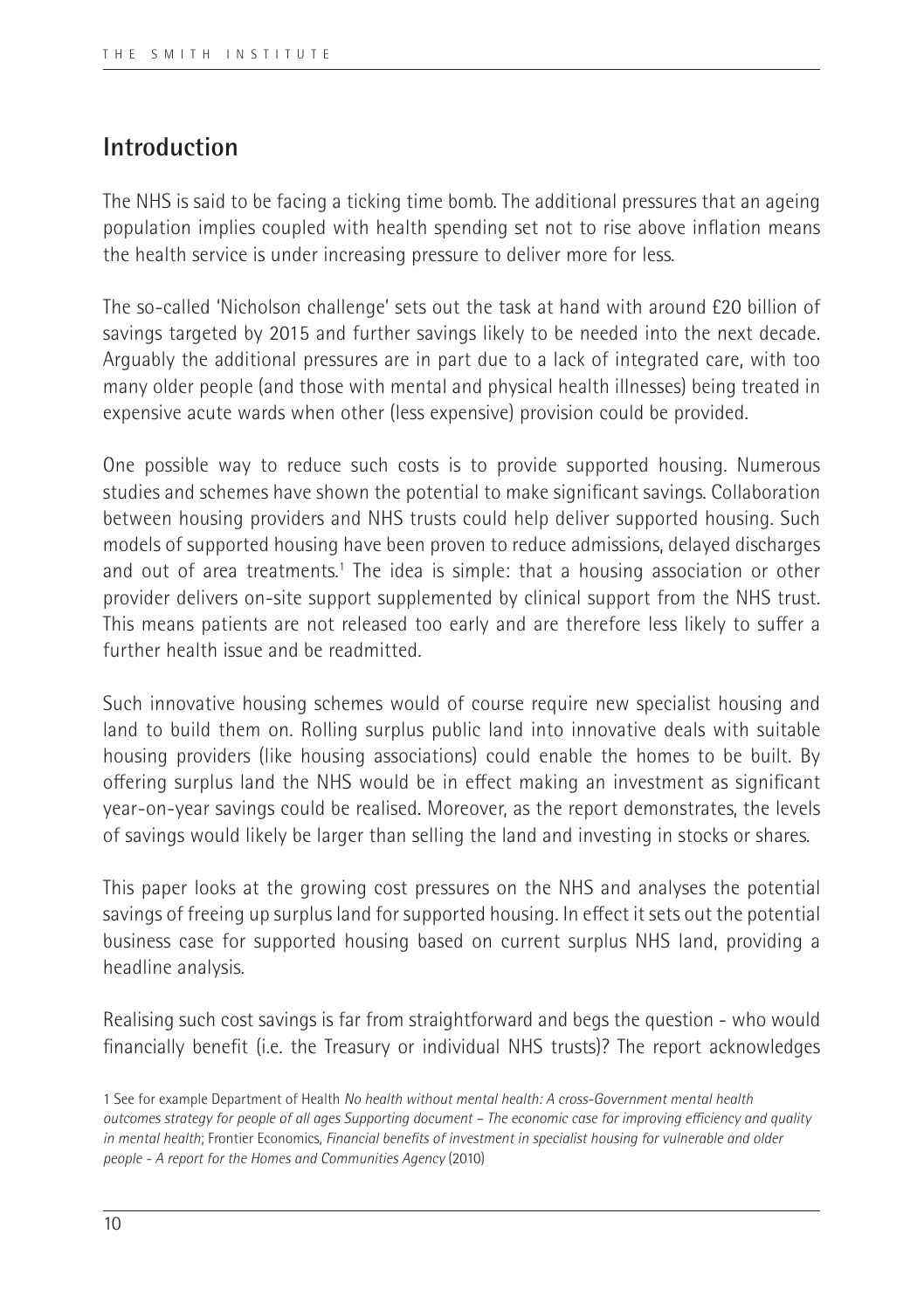these issues, but focuses on identifying the potential savings and possible benefits to NHS trusts and the public.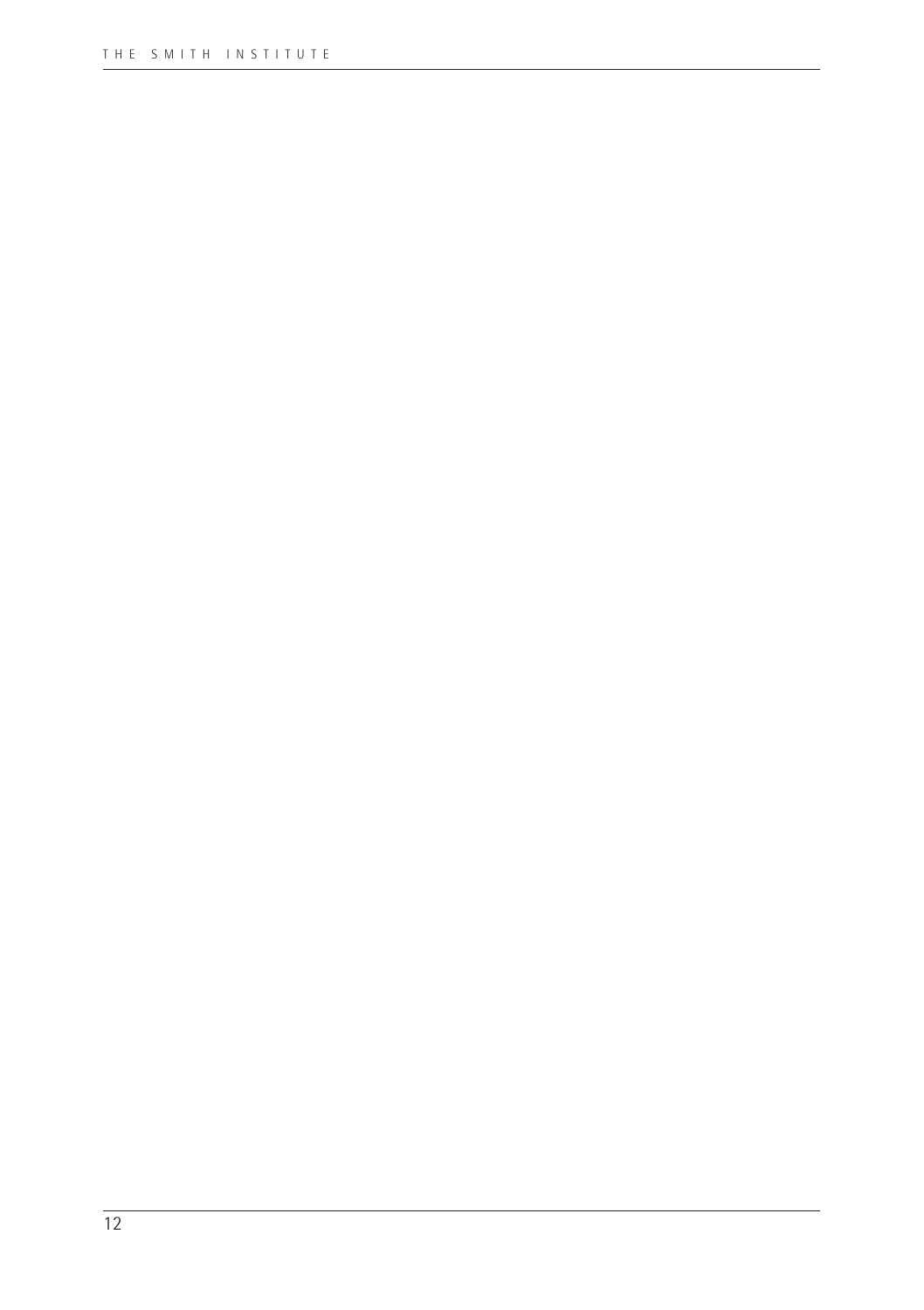**Section 1**

## **The productivity challenge**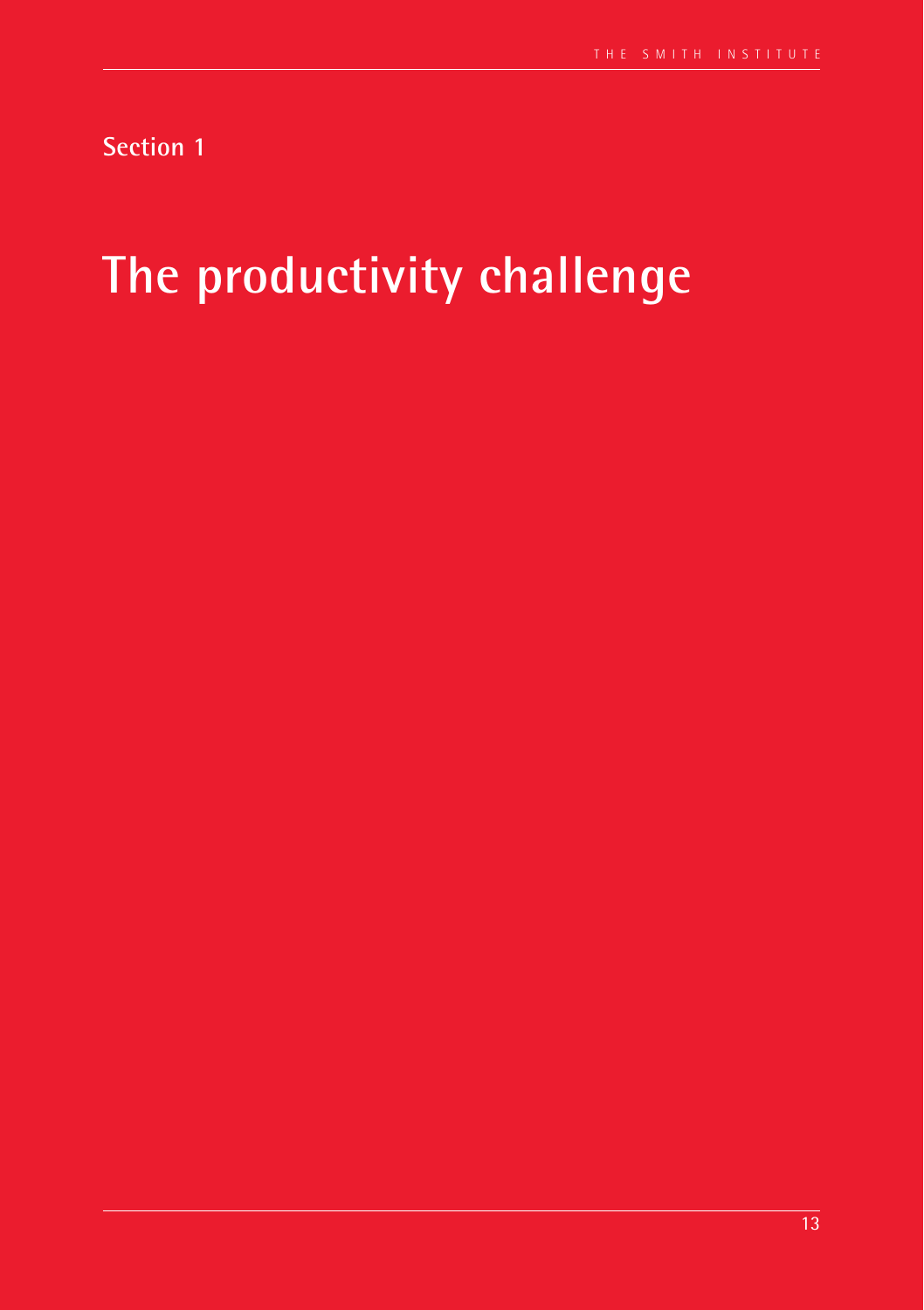## **The productivity challenge**

This paper looks at the case for social landlords and the NHS working together to provide new homes for supported care. This builds on the work of others, such as the National Housing Federation,<sup>2</sup> in exploring how NHS land can be used to reduce pressures on NHS services.

The challenge in adult health and social care is stark. More than a million more people, for example, are projected to have dementia by 2021 and 1.7 million by 2050.<sup>3</sup> At the same time we face a worsening housing shortage, including a serious lack of supported housing for older people as well as for those suffering from mental health problems and with learning disabilities.

## **The current care crisis**

Adult social care is said to be in a constant state of crisis. The issue of funding care has yet to be fully resolved. Whilst there has been some clarity around the social care 'cap' and the introduction of universal deferred payment schemes, councils are still predicting an imminent funding crisis. More pertinent to this paper, there are significant costs to the NHS with the failure to integrate health and social care resulting in unnecessary admissions and delayed discharges. The King's Fund, for example, has shown that integrating primary and social care reduces admissions and calls for new approaches.4

The UK also has relatively fewer discharges per inhabitants by international comparisons. This may be due to a range of factors, including day treatment and treatment in the community.

However, it also reflects people staying in hospital for unnecessarily long periods. In 2012/13 there were 1,383,537 delayed days in England.<sup>5</sup> A fair proportion of these delays are due to in-patients waiting for suitable accommodation and housing related support. This in turn adds extra costs onto the healthcare bill.

It was estimated in 2012 that delayed discharges cost the NHS around £550,000 per day (approximately £200 million per year).<sup>6</sup> This relates to those who are already in

<sup>2</sup> National Housing Federation *Creative use of NHS estate* (2014)

<sup>3</sup> http://www.alzheimers.org.uk/site/scripts/documents\_info.php?documentID=412

<sup>4</sup> Purdy S *Avoiding hospital admissions: What does the research evidence say?* (King's Fund, 2010)

<sup>5</sup> NHS England *Delayed Transfers of Care Statistics for England 2012/13 Annual Report*

<sup>6</sup> NHS Confederation *Briefing* September 2012 Issue 248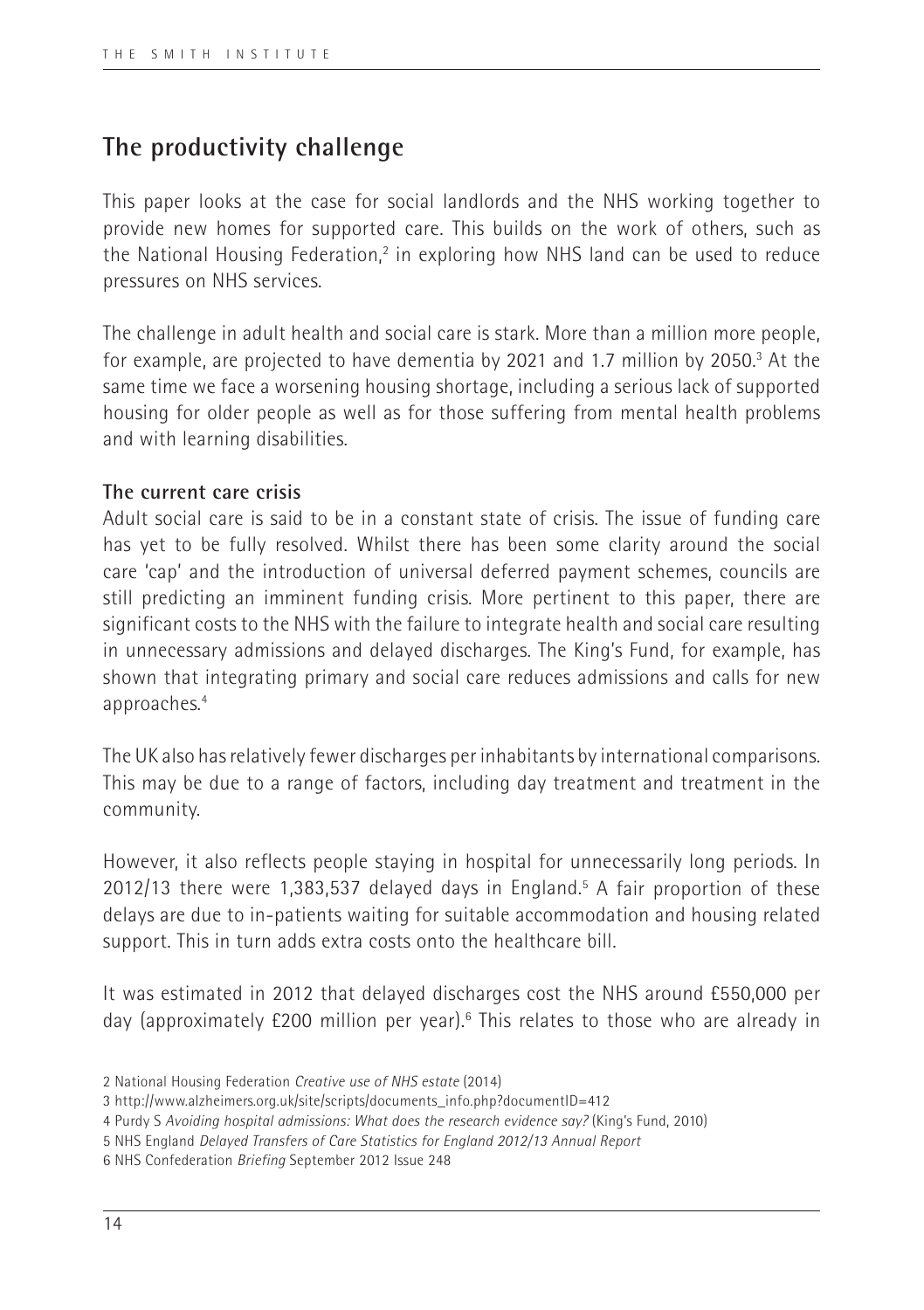

## **Discharges from hospitals, 2011**

**Number of delayed days by reasons, 2012/13**



Source: NHS England, *Delayed Transfers of Care Statistics for England 2012/13 Annual Report*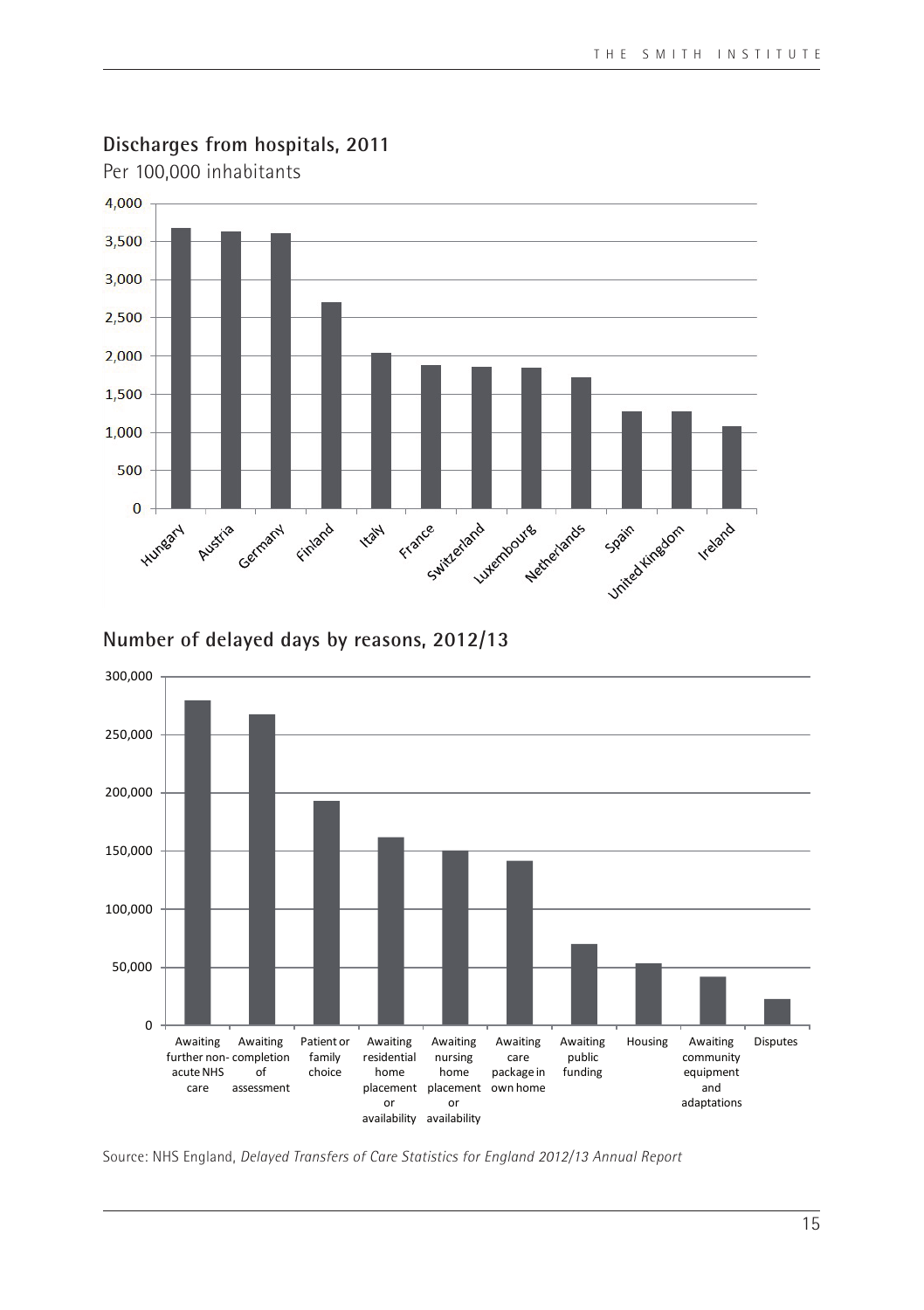hospital rather than initial admissions. The Nuffield Trust has estimated that there has been a 50% rise in potentially avoidable admissions over a twelve year period. Three of the five conditions that make up over half the avoidable admissions were those which disproportionately affect older people. Such admissions already form a major proportion of NHS urgent care costs, estimated at £1.4 billion per year. With the trend upwards the cost to the NHS is forecasted to rise further. As the Trust's report highlights:

*Although some ACS*<sup>7</sup>  *conditions have shown a fall, there have been increases in other ACS conditions that are a cause for concern: in particular, pneumonia and urinary tract infection (UTI). Often, these are associated with frail older people. The increases are caused most likely by a combination of changes in the way that people respond to health crises, coupled with changes in access to wider alternative care services.*<sup>8</sup>

### **Shifting demographics**

Demographic changes within our population suggest that these pressures are only likely to get worse. The UK population is estimated to grow by 4.3 million people over the next 10 years to 68 million by 2022. Over the next 25 years it is expected to reach 73 million, an increase of 9.6 million. Much of this growth is being driven by people living longer. Over the next 25 years the number of those of pensionable age is due to rise by 31% and those aged 85 and over are expected to rise by over 150% by 2037.9

Demography alone is not projected to increase demand on services. As people live longer, the cost to the NHS is still likely to be felt at the end of people's lives, thus the cost is largely delayed rather than increasing exponentially. However, this is still contested with others arguing that postponing the period of death from chronic degenerative diseases results in additional costs such as extended treatment periods for underlying health issues. The cost of advances in medicine and treatment are often cited as bigger drivers. Nevertheless, most experts do project an increase in spending due to an ageing society.10 Even if demographics are not the biggest driver of cost increases, the rising price of medicine amongst other things is likely to place more pressure on other services.

9 ONS, *An Executive Summary, 2012-based NPP Reference Volume* (2014)

<sup>7</sup> Avoidable admissions refer to ambulatory care sensitive illnesses which good quality preventative and primary care should prevent admission to hospital.

<sup>8</sup> Blunt, I *Focus on preventable admissions: Trends in emergency admissions for ambulatory care sensitive conditions, 2001 to 2013* (Nuffield Trust, 2013)

<sup>10</sup> For example In 2008, a report by the King's Fund forecast the cost of dementia rising from around £15 billion a year to £35 billion by 2026 as the number of people with dementia rises from 580,000 to 940,000. McCRone, P et al, *Paying the price: The cost of mental health care in England to 2026* (King's Fund, 2008)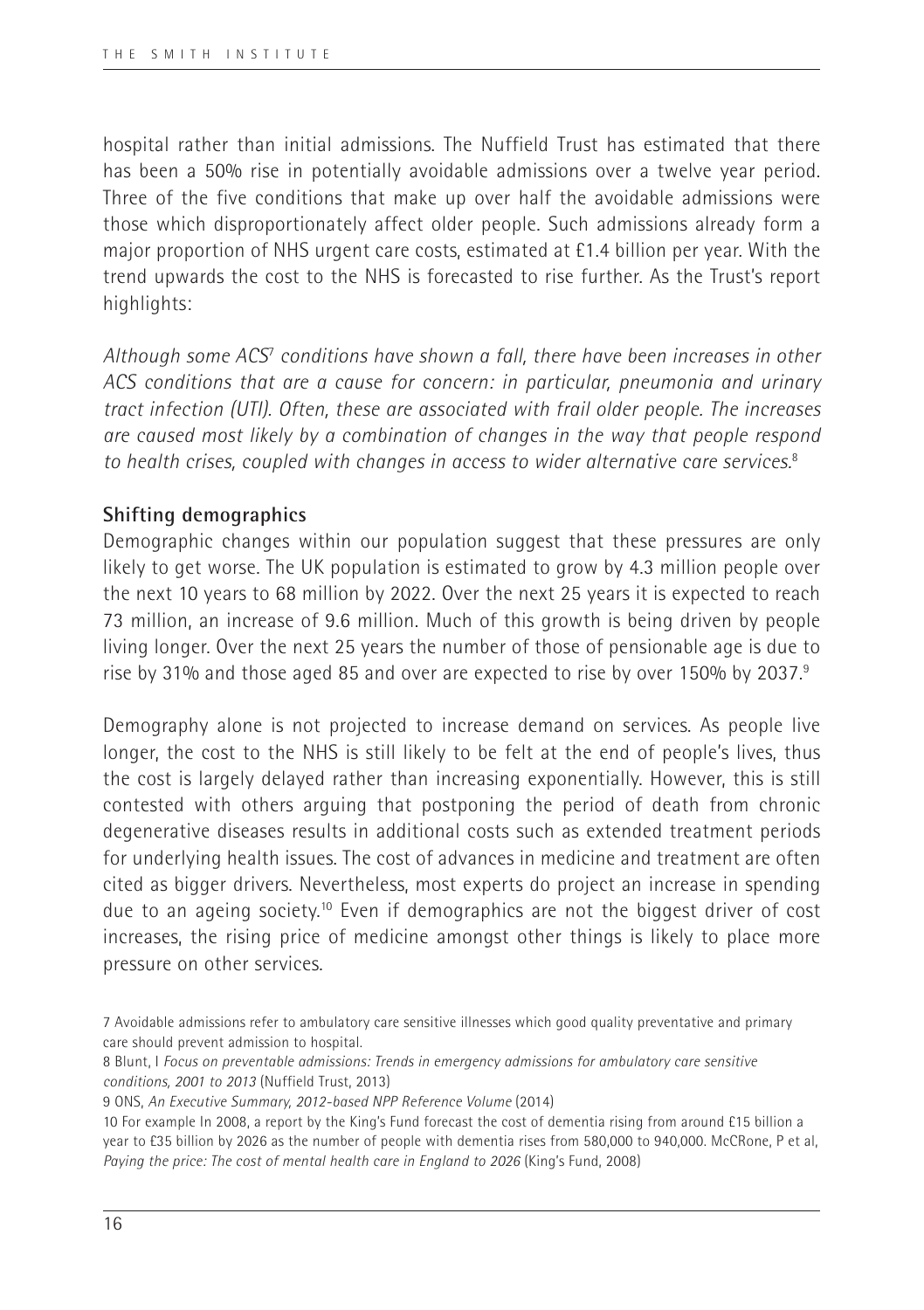### **Support for those with different needs**

The cost of care to the NHS is obviously not just confined to older people or indeed just to those with dementia. The NHS also has to carry the cost of avoidable admissions and delayed discharges from those with mental health problems, and learning and physical disabilities.

Depression, for example, places significant costs on the NHS. The total cost of depression to services was around £1.7 billion in 2007, and is set to rise to £3 billion by 2026.<sup>11</sup> This however ignores the bigger cost to society through lost employment, which costs around £7.5 billion per year and is due to rise to £12.2 billion by 2026.12 Meanwhile the cost of learning difficulties to secondary care was around £2.7 billion per year.13

There is already evidence of savings across public services from investing in support services. An assessment of the DCLG's Supporting People programme, which provided strategically planned housing related services, showed that public service savings were possible amongst those suffering from mental health illnesses, not least from the reduced costs of acute care and homelessness. The same study also showed that the programme made net savings across the public sector amongst those with learning disabilities, including from reduced general admissions into hospital.14

## **Health spending**

Whilst health spending has not increased and is said to have been largely protected from the government's austerity programme, in historical terms the NHS is facing unprecedented budget constraints. To meet demands on services within the current health spending envelope significant efficiencies need to be realised. The IFS has shown that even if health spending keeps pace with inflation, real age-adjusted health spending per person will be 9% lower in 2018/19 than 2010/11.<sup>15</sup>

Health spending since the 1950s has increased by around 4% per annum. With the NHS budget set to rise only with inflation, considerable savings will need to be made – around £20 billion by 2014/15 or 4% year-on-year productivity gains.16

Making such savings will be difficult. NHS trusts have increasingly struggled to meet

11 Ibid

12 Ibid

<sup>13</sup> Department of Health *Annual Report and Accounts 2011/12* (The Stationery Office, 2012)

<sup>14</sup> Ashton, T *Research into the financial benefits of the Supporting People programme* (Department for Communities and Local Government, 2009)

<sup>15</sup> Crawford, R et al "Public finances: risks on tax, bigger risks on spending?" *IFS Green Budget 2014* (IFS, 2014) 16 Roberts, A et al *A decade of austerity* (Nuffield Trust, 2012)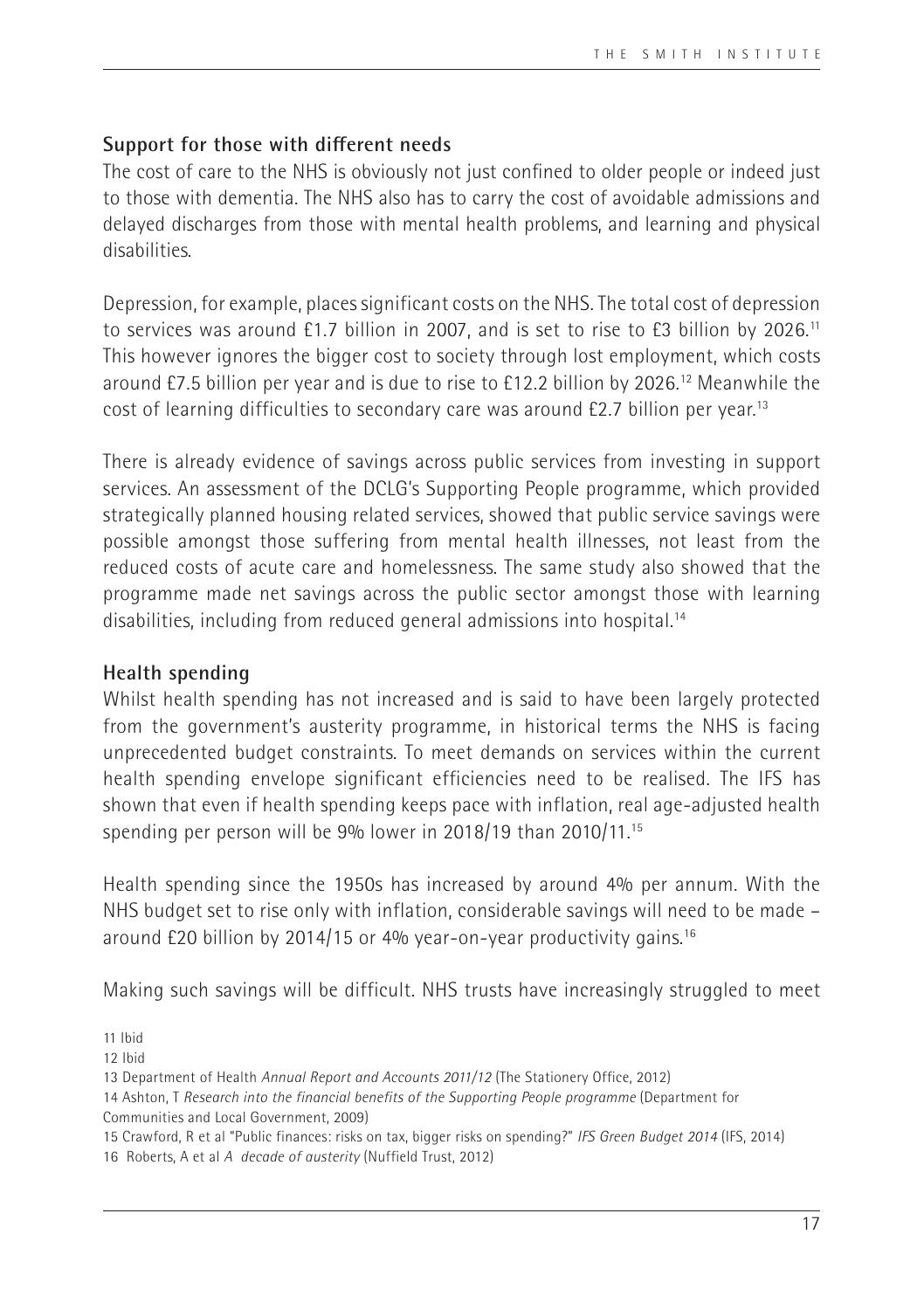demand under the current funding settlement. Almost a third of NHS trusts were forecasting that they will have overspent during the last financial year.<sup>17</sup> Moreover, for the OBR's forecasts on spending for the period from 2015/16 to 2021/2 to hold true a further 2% a year productivity gains in the NHS will need to be found. However productivity gains have to date been relatively small, averaging only around 0.4% per year from 1995 to 2010.18

These pressures are in part due to demographics and are set to continue beyond current spending plans. For example, the OBR has stated that:

*Population ageing will put upward pressure on public spending. Our central projection shows spending other than on debt interest falling from 36.7 per cent of GDP at the end of our medium-term forecast in 2017-18 to 36.1 per cent of GDP in 2020-21 as the output gap closes. It then rises to 40.6 per cent of GDP by 2062-63 as demographic trends lift spending on health, pensions and long-term care, an increase of 4.0 per cent of GDP or £61 billion in today's terms from the end of our medium-term forecast.* 

### In particular:

*Health spending rises from 7.0 per cent of GDP in 2017-18 to 8.8 per cent of GDP in 2062-63, rising smoothly as the population ages. This is a slightly smaller rise than we projected last year, in part due to the additional overall spending cuts the Government has pencilled in for 2017-18 (which are included in our medium-term forecast) and in part due to the above-trend GDP growth we assume as the output gap closes after 2017-18;*<sup>19</sup>

Meeting this challenge will eventually mean reconfiguration of services, greater deficits or poorer quality of care. Even if some of these pressures were to be reduced due to a return to sustained growth and a willingness to pay more, there will still be a push to make productivity gains. At present the Quality, Innovation, Productivity and Prevention (QIPP) initiative sets out how the NHS hopes to meet the Nicholson challenge:

*QIPP – Quality, Innovation, Productivity and Prevention – is a large scale transformational programme for the NHS, involving all NHS staff, clinicians, patients and the voluntary* sector. It will improve the quality of care the NHS delivers while

<sup>17</sup> Jeffreys, B "More NHS trusts sliding into the red" *BBC News* 31 January 2014

<sup>18</sup> ONS *Public Service Productivity Estimates: Healthcare, 2010* (2012)

<sup>19</sup> OBR *Fiscal sustainability report* (2013)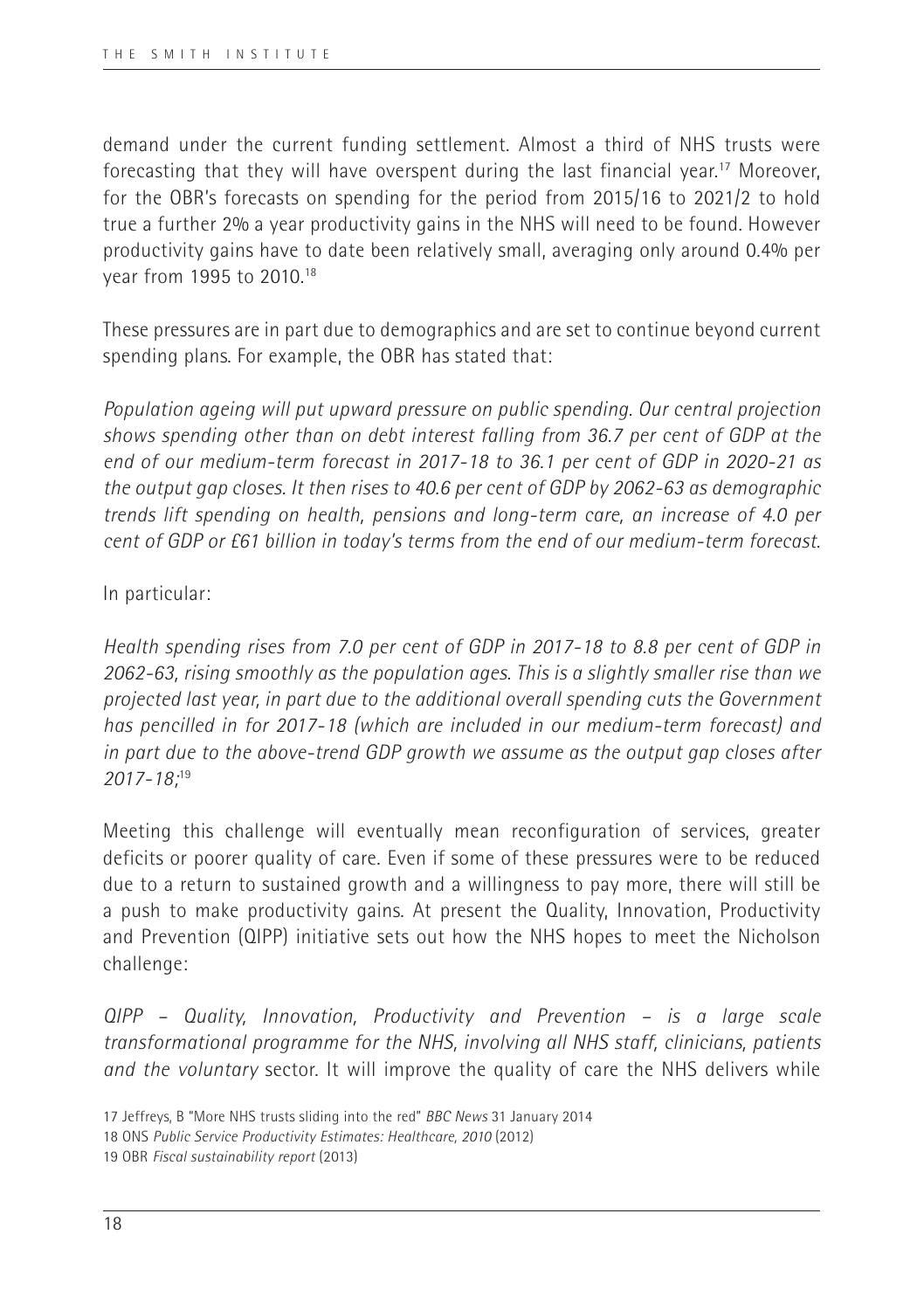*making up to £20 billion of efficiency savings by 2014-15, which will be reinvested in frontline care.*<sup>20</sup>

If delivered well, integration of health and social care could play an important role in delivering QIPP.<sup>21</sup> Indeed, one of the main examples given by the Department of Health is reducing expensive admissions by treating people closer to home. One such option would be to look at how housing can play a role in integration. Providing a greater supply of supported housing could reduce the need and cost of expensive acute hospital provision.

## **The lack of supported housing**

Housing could and should play an important role in reducing the cost of primary and secondary care. One of the ten objectives of the 2009 Department of Health's National Dementia Strategy, for example, was to call for greater housing support and housingrelated services. This would be delivered through:

- *• Monitoring the development of models of housing, including extra care housing, to meet the needs of people with dementia and their carers.*
- *• Staff working within housing and housing-related services to develop skills needed to provide the best quality care and support for people with dementia in the roles and settings where they work.*
- *• A watching brief over the emerging evidence base on assistive technology and telecare to support the needs of people with dementia and their carers to enable implementation once effectiveness is proven.*22

More recently, in Integrated Care and Support: Our Shared Commitment, NHS England and other health bodies stated:

*We know that well designed housing is a key factor in facilitating timely discharge from hospital and avoiding admissions to hospital or a residential home in the first place and maintaining independence.*23

A Department of Health document on the economic case for improving efficiency and quality of mental health services found that:

<sup>20</sup> http://webarchive.nationalarchives.gov.uk/20130107105354/http://dh.gov.uk/health/category/policy-areas/nhs/ quality/qipp/

<sup>21</sup> Goodwin et al, *A report to the Department of Health and NHS Future Forum* (2012)

<sup>22</sup> Department of Health, *Living well with dementia: A National Dementia Strategy* (2009)

<sup>23</sup> *Integrated Care and Support: Our Shared Commitment* (2013)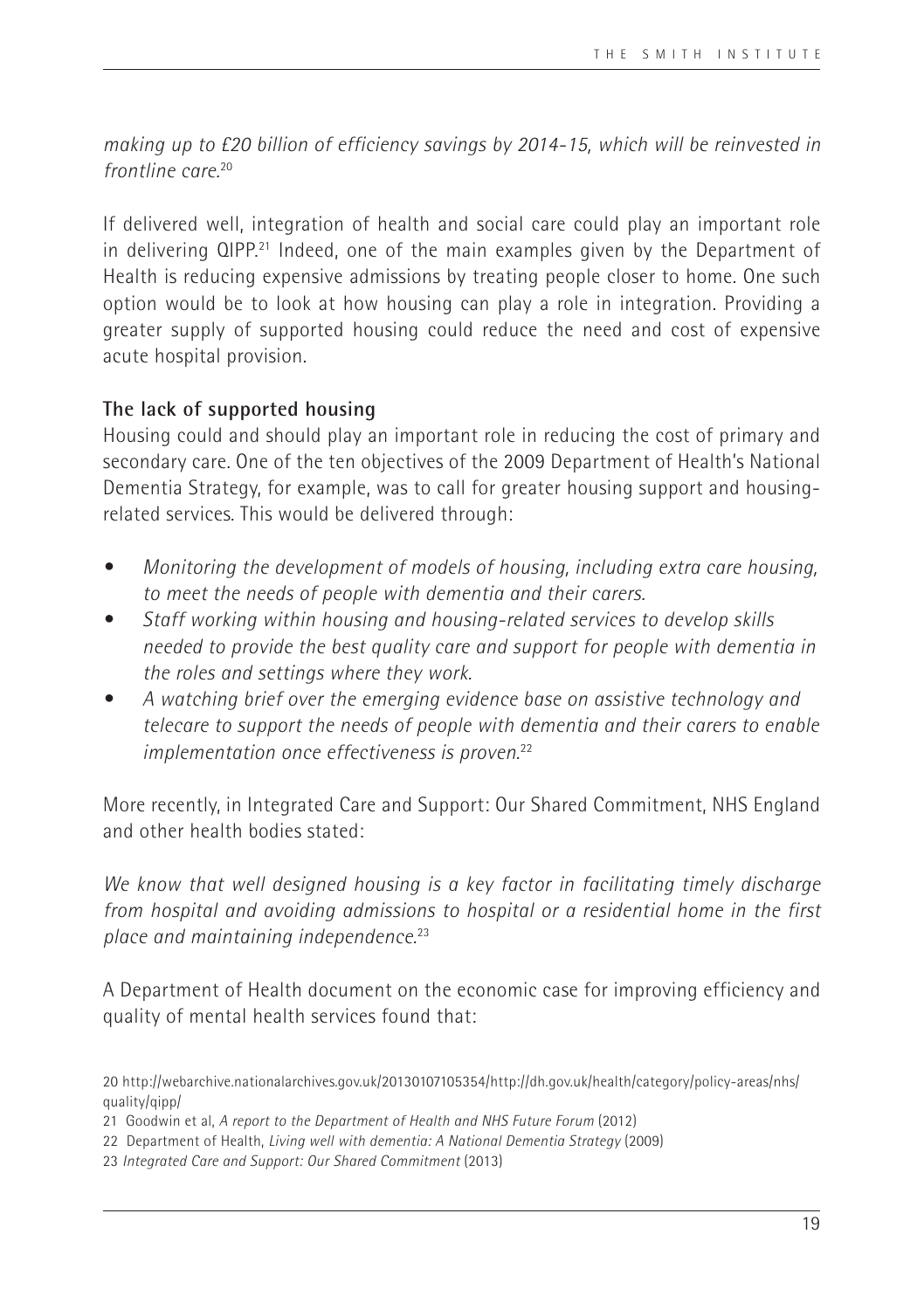*The Department of Health's Care Services Efficiency Delivery Unit undertook a series of audits of housing-based support service in mental health, which suggest that housing-based support services for people with mental health problems could deliver cost savings to health and social care of £10,000 – £20,000 per year per client. One audit estimated that supported housing for men with enduring mental illness could save £11,000 - £20,000 each year per client. Another audit showed that supported housing for women with multiple, complex needs including mental health problems could save local authorities and the NHS £12,000 each year per client.*<sup>24</sup>

International comparisons show that the UK has relatively low levels of supported housing. Although there are difficulties in comparisons, as many as 25% of Danes over 65 receive home care. In the UK by contrast the figure is just 6%.25

Specialist housing has suffered from a range of supply-side constraints, including specific land needs (for example they need to be close to shops and services).<sup>26</sup> As a result the UK has failed to provide as much housing for older people (or others with specific mental or physical needs) as many other OECD countries. Indeed, it is estimated that the build rate for supported and extra care housing will need to increase fourfold to match future demand<sup>27</sup>

24 Department of Health *No health without mental health: A cross-Government mental health* 

*outcomes strategy for people of all ages Supporting document – The economic case for improving efficiency and quality in mental health*

25 Knap, M et al *Dementia: international comparisons* (PPSRU, LSE and Institute of Psychiatry, Kings College, 2007)

26 Ball, M *Housing markets and independence in old age: expanding the opportunities* (Henley Business School, 2011)

27 Ibid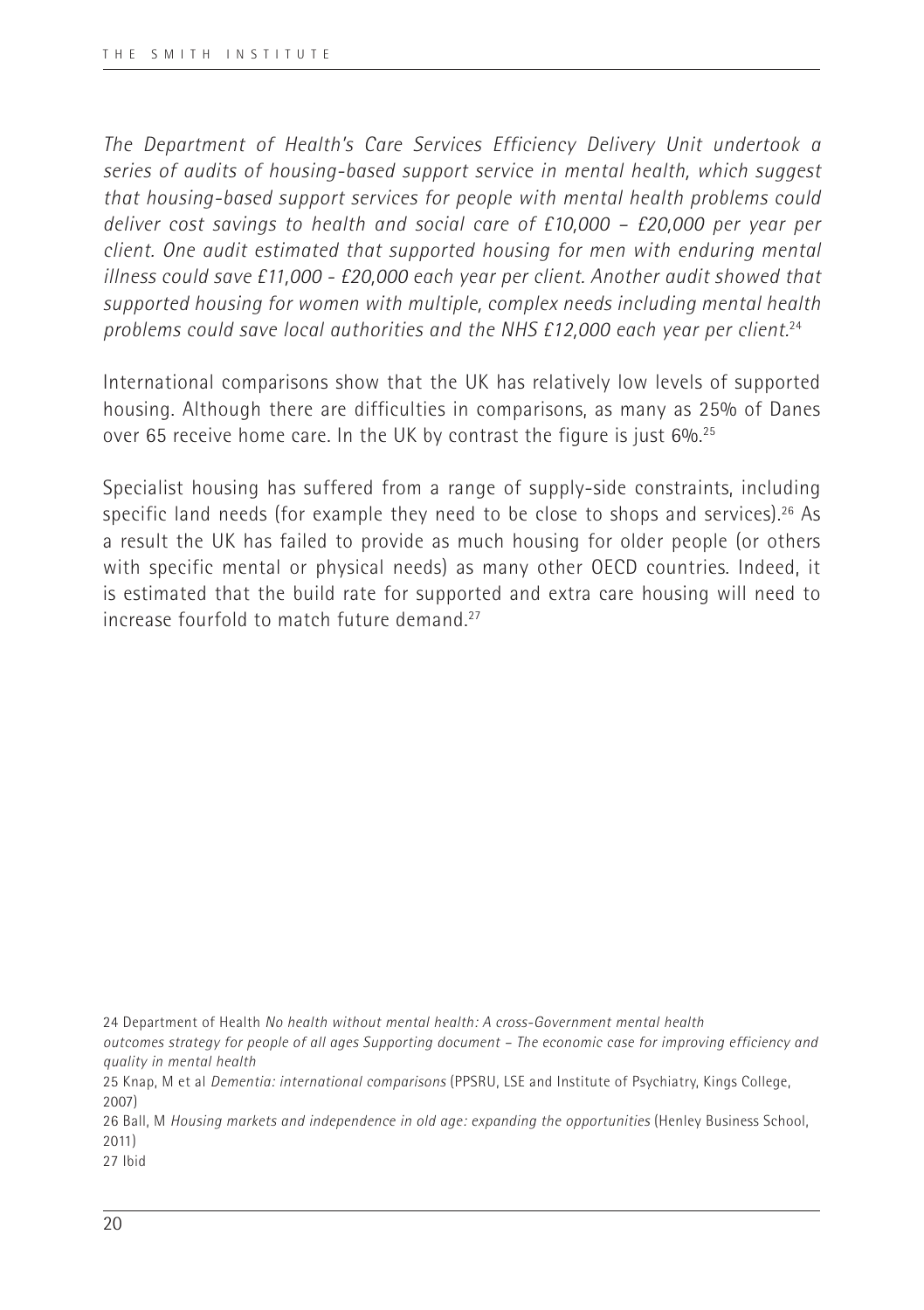**Section 2**

# **Surplus NHS land for supported housing**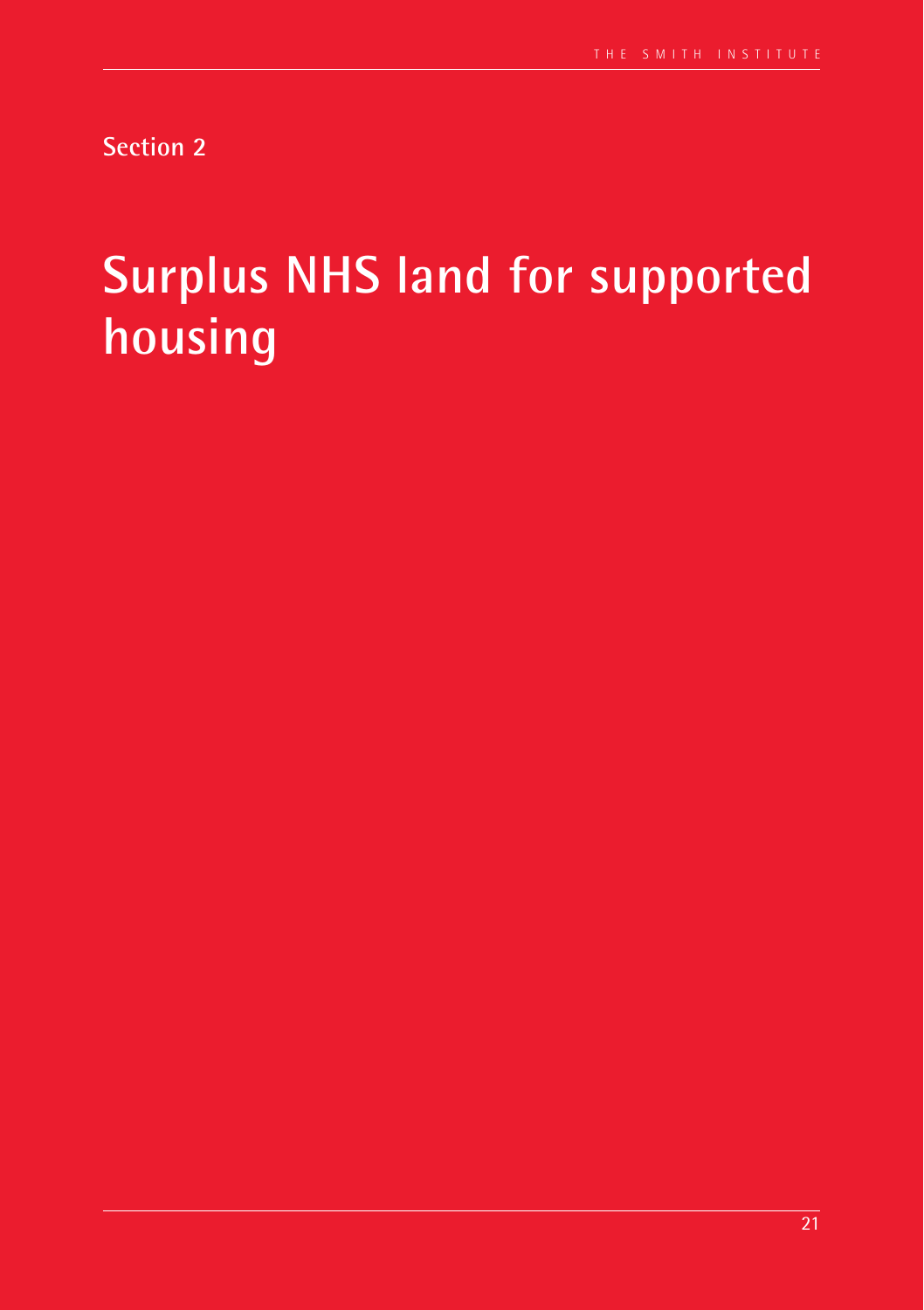## **Surplus NHS land for supported housing**

At present the NHS is under pressure to dispose of surplus land for housing. The aim is to build much needed homes, help stimulate the economy and provide extra funds for the NHS. The under-secretary of state for health, Dan Poulter MP, has argued that:

*Income generated from the sale of surplus land will be used by the NHS to deliver new and improved hospitals as well as refurbishment and improvement of existing*  facilities. Much of the surplus estate will be suitable for redevelopment into housing. *including that for affordable housing for local people. This is seen very much as a 'win-win' opportunity for the NHS and the public.*<sup>28</sup>

Whilst sale of surplus land does offer the NHS funding for refurbishment of existing facilities, it is a one-off benefit. Once the land is sold the NHS would not see any future gains apart from possible benefits this funding could offer by improving facilities. If it is simply used to meet shortfalls in revenue then the gains would be a one-off cash injection.

However, by using the land to deliver supported care it could be used to deliver yearon-year savings. These savings could be released to fund other services. Moreover, housing for older people may garner the support of local communities and would allow for greater independent living. This would enable trusts to deliver the services and facilities which local residents need. It would also create a public asset that actually strengthens the balance sheet rather than reduce it.<sup>29</sup> For example, NHS trusts could seek to invest land in joint ventures which deliver a developer's return whilst also improving their service.<sup>30</sup> Such a model has the potential to deliver on the Department of Health's plans for efficiencies through quality, innovation, productivity and prevention:

- *Quality: offering greater independence for those needing supported care by* providing non-institutional forms of provision whilst offering telecare, floating care and telehealth.
- *• Innovation*: using surplus land to deliver savings. Designing homes for healthy living by reducing falls, affordably heated and lifetime homes standards.

28 Poulter, D "Accelerating the release of public sector land Funding support for NHS trusts" 21st March 2013 https:// www.gov.uk/government/uploads/system/uploads/attachment\_data/file/154553/DCL\_Accelerating\_the\_release\_of\_ public\_sector\_land\_funding\_support\_for\_NHS\_trusts\_\_V2.pdf 29 Beirne K and Molyneux P *Making creative use of the NHS estate* (One Housing Group, 2012) 30 National Housing Federation *Briefing: Creative use of NHS estate* (2014)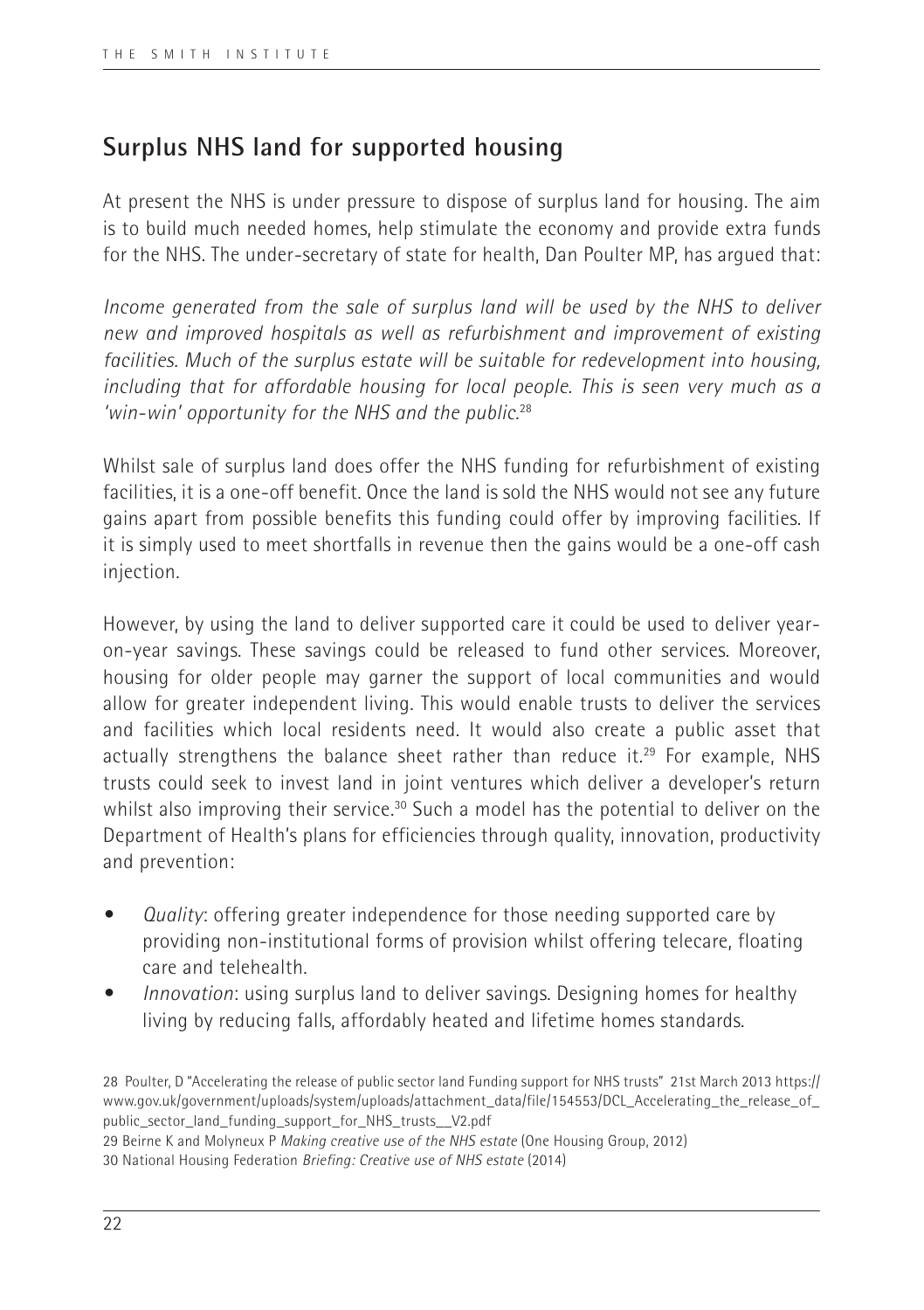- *• Productivity*: significantly reducing the cost of care and reducing delayed discharges.
- *• Prevention*: reducing further need for acute care if discharged too early back to their home where there is no support or adaptations.

Building supported housing could also be provided at no additional cost to the Treasury. In most cases early intervention type programmes usually require considerable levels of upfront government expenditure and savings are recouped over the longer term. At a time of fiscal austerity and commitments to reducing the government's debt such programmes are therefore often deemed unaffordable in the short-term even if proven to be cost-effective over a longer period. However, the capital cost of building supported housing can often be met by cross-subsidising profits from private sales on a development.

Housing associations which deliver supported housing can not only build the private and supported housing but also provide the care and support. This in theory should make the process of releasing land for such purposes easier. Moreover, as social enterprises, surpluses made on such programmes are reinvested in the projects rather than in dividends to shareholders.

## **Possible future savings**

Given the pressures on the NHS and the urgent need for specialist housing, what are the possible future savings that could be delivered by using surplus NHS land for supported housing? By freeing up NHS land what is the scope for cashable savings? And what rate of return could be realised? The following analysis offers a high-level snapshot of what could be realisable. Calculations are based on a set of assumptions, outlined below.

## **Methodology**

The calculations are based on a set of simplifying assumptions, including:

- The availability of land is based on the NHS trust submissions on land that could be, or is being, used for housing. This does not cover all land owned by NHS trusts, some of which is in places with little or no infrastructure and very difficult for workers and relatives to get to. It also ignores land held by NHS Property Services, which looks after around 12% of all NHS land.
- The development size would be between 12-20 units of accommodation.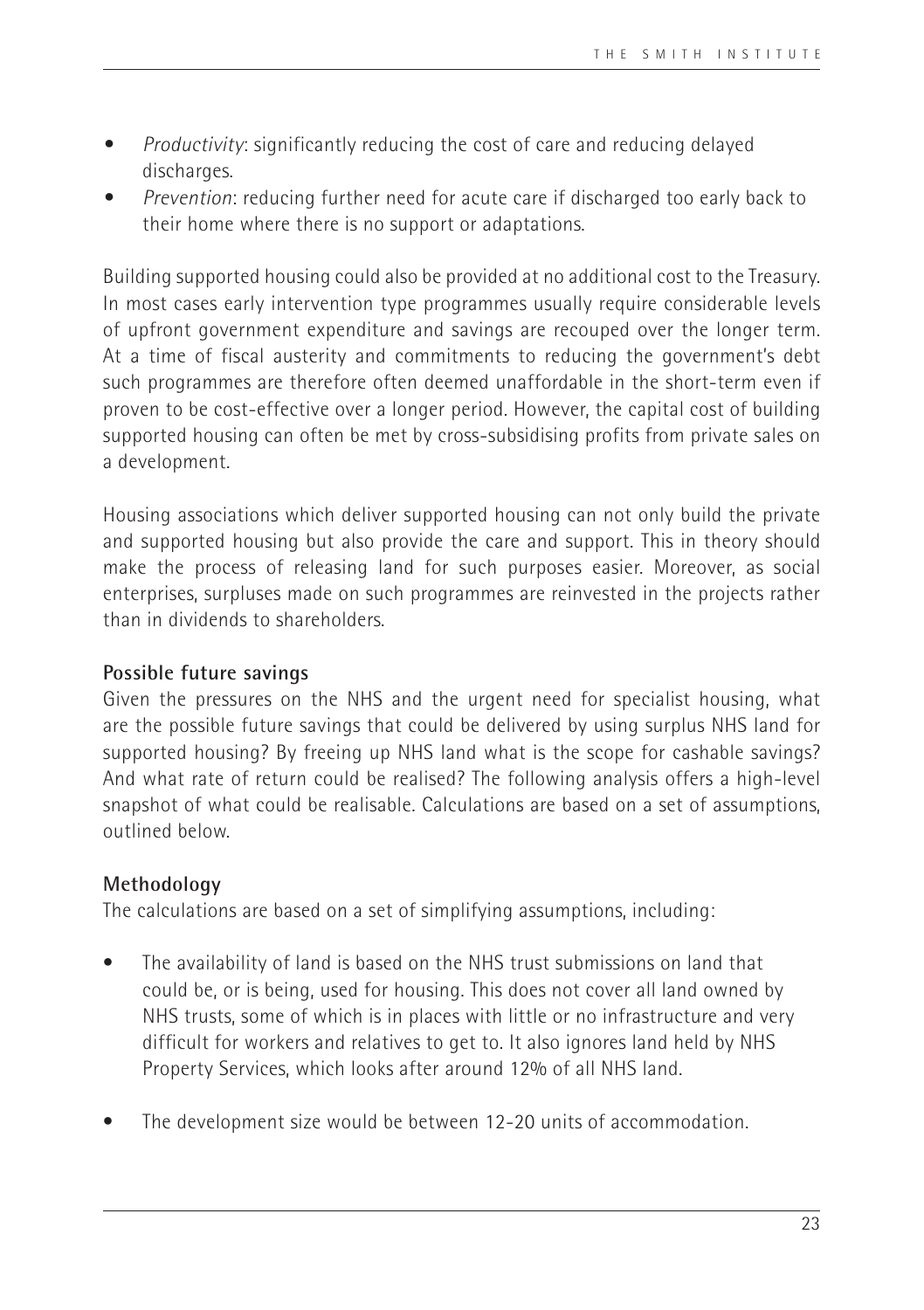- The potential cost savings are based on figures from One Housing Group's experience of providing supported housing for those suffering mental health illnesses and from PSSRU studies of unit costs of health and social care. Savings change depending on the level and type of care being provided, for example:
	- o *Mental health*: The cost per bed day for specialist in-patient average £321.31 One Housing Group can provide a supported housing bed at £92 per day.32 Patients would still require NHS services which are calculated at £13 per day33 making the total cost per day £105. Thus there would be a saving of £217 per day.
	- o *Older people*: The cost per bed day for an older person is £225 per day.34 PSSRU estimate the cost of a housing association providing very sheltered accommodation at £81 per day.<sup>35</sup> The cost savings would therefore be around £144 per day.
- The cost savings assume that one bed provided in supported housing would result in one fewer bed provided by the NHS trust.
- Savings from reduced readmissions are not taken into account. This may be more than the cost savings from providing a different form of care, and thus calculations are likely to underestimate the true potential for savings.
- Each unit of accommodation would be occupied for 95% of the time.
- So as not to inflate the demand for such housing, demand is pegged against in-bed population. The potential market is 25% of the in-bed market although a more modest figure of 5% is used.
- The potential savings are offset by the upfront capital investment in building homes. It is assumed that the NHS trust would in effect subsidise £280,000 per unit in land and build costs (see below).

#### **Net savings per unit: cashable savings and land and build costs**

Using the underlying assumptions we can calculate the potential headline savings per

<sup>31</sup> Curtis, L *Unit costs of health and social care 2011* (PSSRU, 2011) 32 Based on experience at Tile House 33 PSSRU, *Unit Costs of Health and Social Care 2010* (2010) 34 The average cost of an acute ward is £225 and nursing-led inpatient unit has been estimated at £240 per - PSSRU, *Unit Costs of Health and Social Care 2010* (2010) 35 Ibid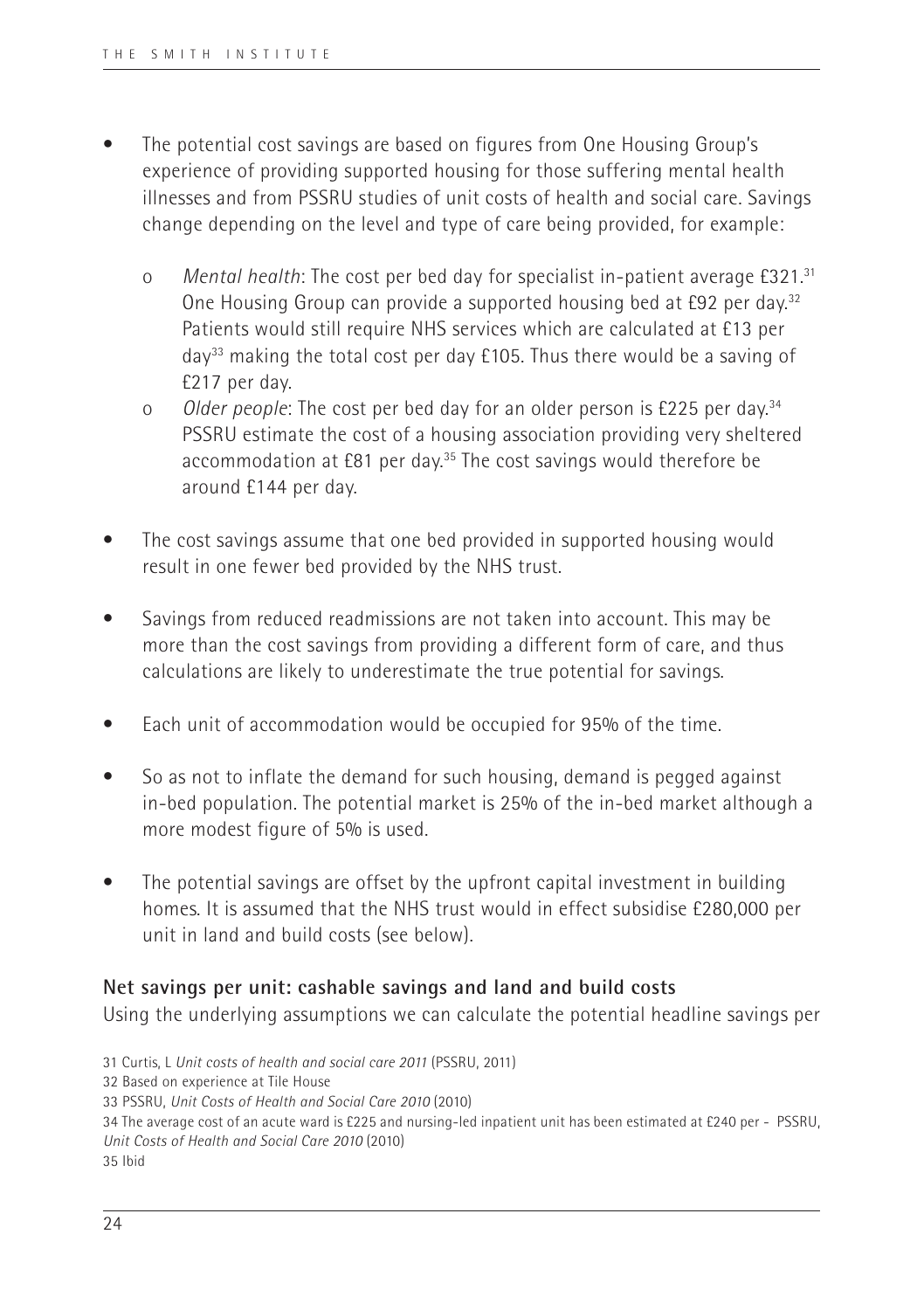unit. Each year providing one supported housing unit for those with a mental health illness could save the NHS approximately £75,245 per year (at 95% occupancy). Over the lifetime of a unit (25 years) the savings would be around £1.9 million. For older people the savings would be slightly more modest at £49,932 per year or £1.2 million over 25 years.

However, supported homes need to be built. These savings therefore have to be offset against the cost of building the homes and the value of the land. Under the assumed model above homes would be built on NHS land but also paid for through cross subsidy. In each development additional homes would be built for private sale. For the model to stack up supported housing has to provide a return in excess of that initial investment and more than the return a trust could realise by selling the land to a developer and investing that cash in other (potentially cost saving) services.

#### *Land values*

The latest figures show that the value of land with planning permission was £2.3m per hectare and peaked at around £4 million per hectare in January 2008. There are of course wide regional variations, with London's land valued at £6.5 million in 2010 and  $£10.5$  million at its peak.<sup>36</sup> However, taking the English average and assuming that it has returned to the previous levels nationally<sup>37</sup> and assuming density of 50 units per hectare would mean the land cost for one unit would be £80,000. Taking the average, the NHS would be subsidising each supported housing unit by £80,000 per unit, plus the land price for homes being developed for private sale to meet the build costs.

## *Build costs*

It is assumed that the build cost of each unit of supported housing would be £200,00038 (specialist housing tends to be significantly more expensive to build than general needs housing). The NHS trust would therefore need to be subsidising each unit by £200,000. Assuming that the trust could realise £80,000 per unit through land sales this would equate to building 2.5 units for private sale to pay for building one unit. In addition the land value for the supported home would need to be included. As such, for each unit the NHS trust would be in effect subsidising upfront unit cost of £280,000. Moreover, the size of the development would need to be 2.5 times the number of supported homes. Therefore the site would need to be a minimum of 30 units in order to fund the development of 12 supported homes through cross subsidy. This is an average and

36 VAO "Residential Building Land Figures: Value of land for residential development as of 1 January 2010" (2010) 37 This is made on the assumption that average house prices across England and Wales have almost returned to the previous peak levels (ignoring inflation).

38 Based on figures from One Housing Group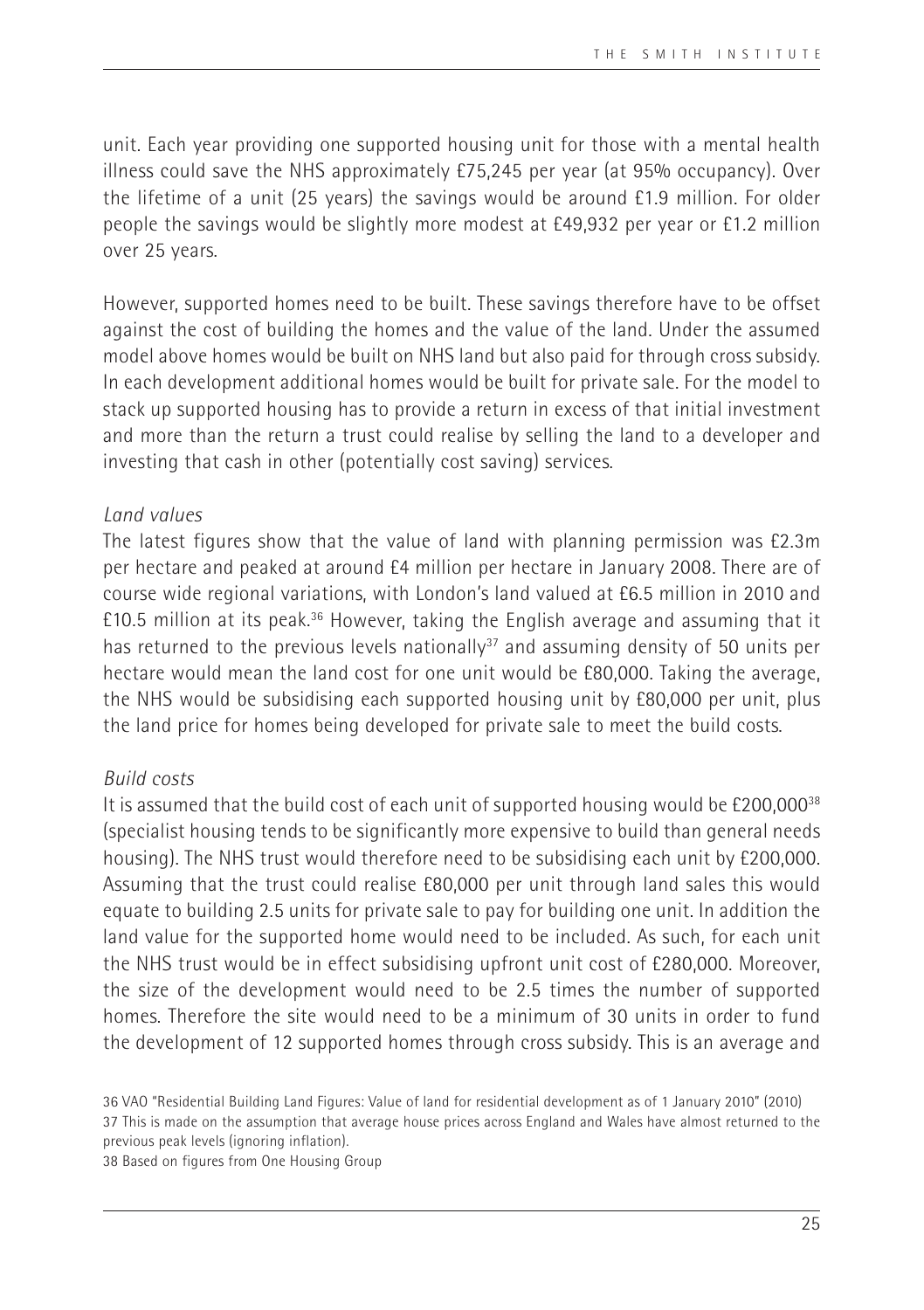would of course vary by location with high-value areas requiring fewer homes per site for cross-subsidy of the build costs.

#### *Net rate of return per unit*

Subtracting the initial subsidy from the cost savings over a 25 year period shows net savings of £1.6 million per unit for supported housing for mental health patients. For older people the net savings would be around £1 million per unit.

However, the money could have been invested either in an asset or cost saving service. The above analysis for supported housing for those with mental health illnesses suggests that the annualised return on investment would need to be around 7%. For older people the savings would be closer to 5%. This also assumes that the initial investment is treated as a gift (the trust could remain the leaseholder and thus still hold onto an asset but this is not looked at in this report). Moreover, both are in excess of the implied 4% year-on-year productivity gains within the Nicholson challenge. It is also worth noting that both these figures discount the impact of inflation.

## **Potential savings for a NHS trust**

Using these assumptions, we can estimate possible savings a NHS trust could make on one site over a 25 year period. If one site was used to build 20 supported housing units for mental health patients it could make £1.5 million savings per year. Over a 25 year period the savings minus the initial investment would be £32 million (see below).

## **Potential overall savings: existing surplus land disposal**

Whilst there are apparent and considerable savings, what is the scope for extending the supply of supported housing using surplus NHS land?

Submissions by NHS trusts show the estimated number of units that could be built on surplus land that is planned to be or is in the process of being sold. The 2013 submissions show there are an estimated 14,794 units that may be built.

Not all these homes would deliver supported housing, given that large numbers are concentrated in some areas and therefore the demand would not be there to warrant building them. When stripping these out, as well as those where only a small number of units could be built (i.e. only looking at developments of between 12-20), 2,267 homes could be built.

If these (supported) homes were for those with mental health problems, the savings each day could be just over £470,000 (at 95% occupancy). Over a year that would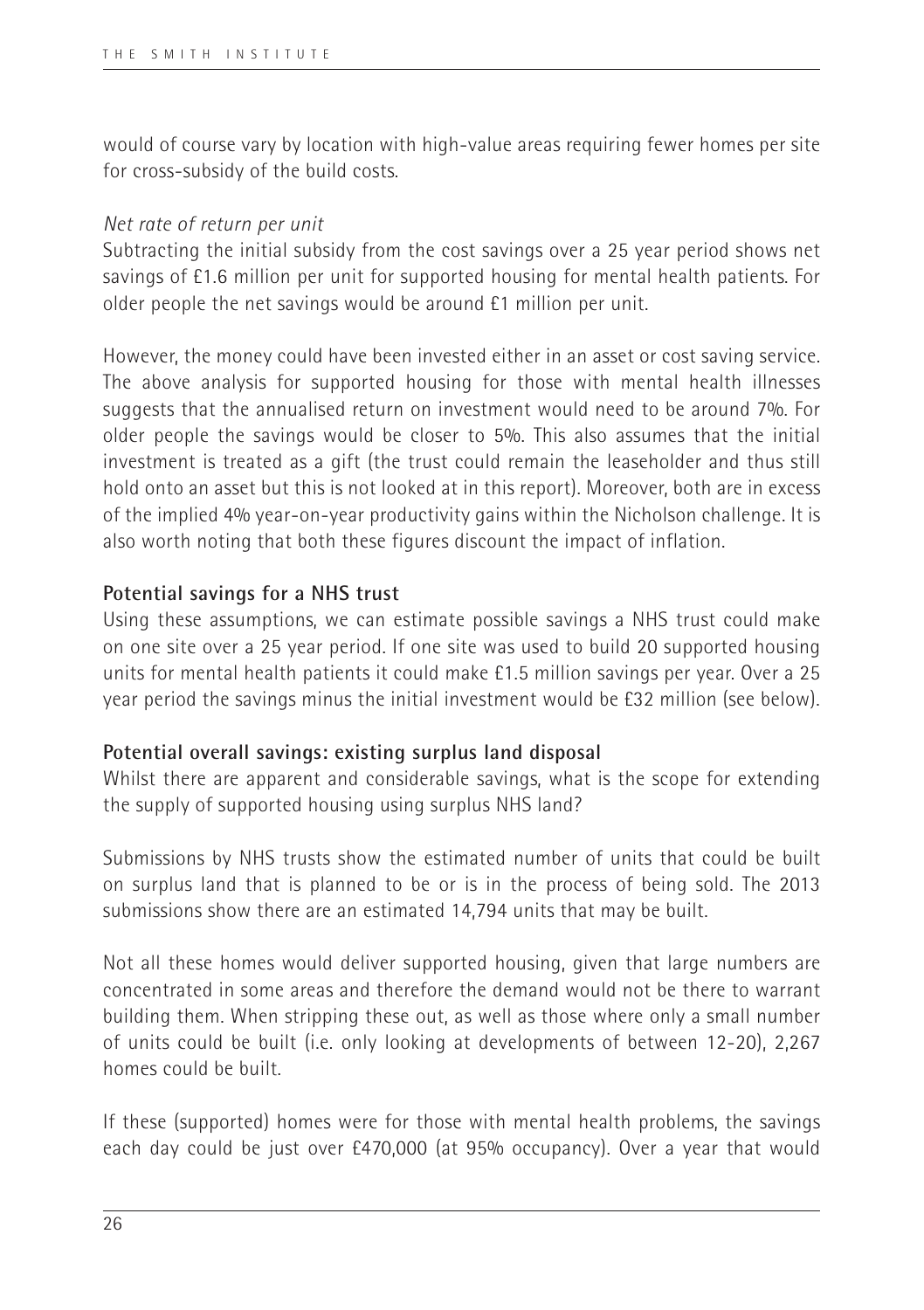

**Potential savings for one scheme**

equate to £170 million. And over a 25 year period (less the initial subsidy/investment) that would be equivalent to £3.6 billion. For supported housing for older people the savings per day would be £250,000 per day and over a year it would be £92 million. Over a 25 year period, less the initial subsidy, savings would be £2.2 billion.

This may be overly optimistic. The numbers of homes per site vary, ranging from a handful to up to 1,500 units. To meet the demands of cross-subsidising the initial building of homes (see net savings section) for every supported home built 2.5 for private sale would need to be delivered (up to a maximum of 20). Some sites would no longer be viable (having space for fewer than 12 units) and for others the numbers of supported housing units would be reduced, but still above the 12 houses per site threshold.

If this is factored in then 1,833 supported houses could be built. The savings to the NHS for supported housing for those with mental health problems would be £2.9 billion over 25 years and £1.7 billion over 25 years for supported housing for older people.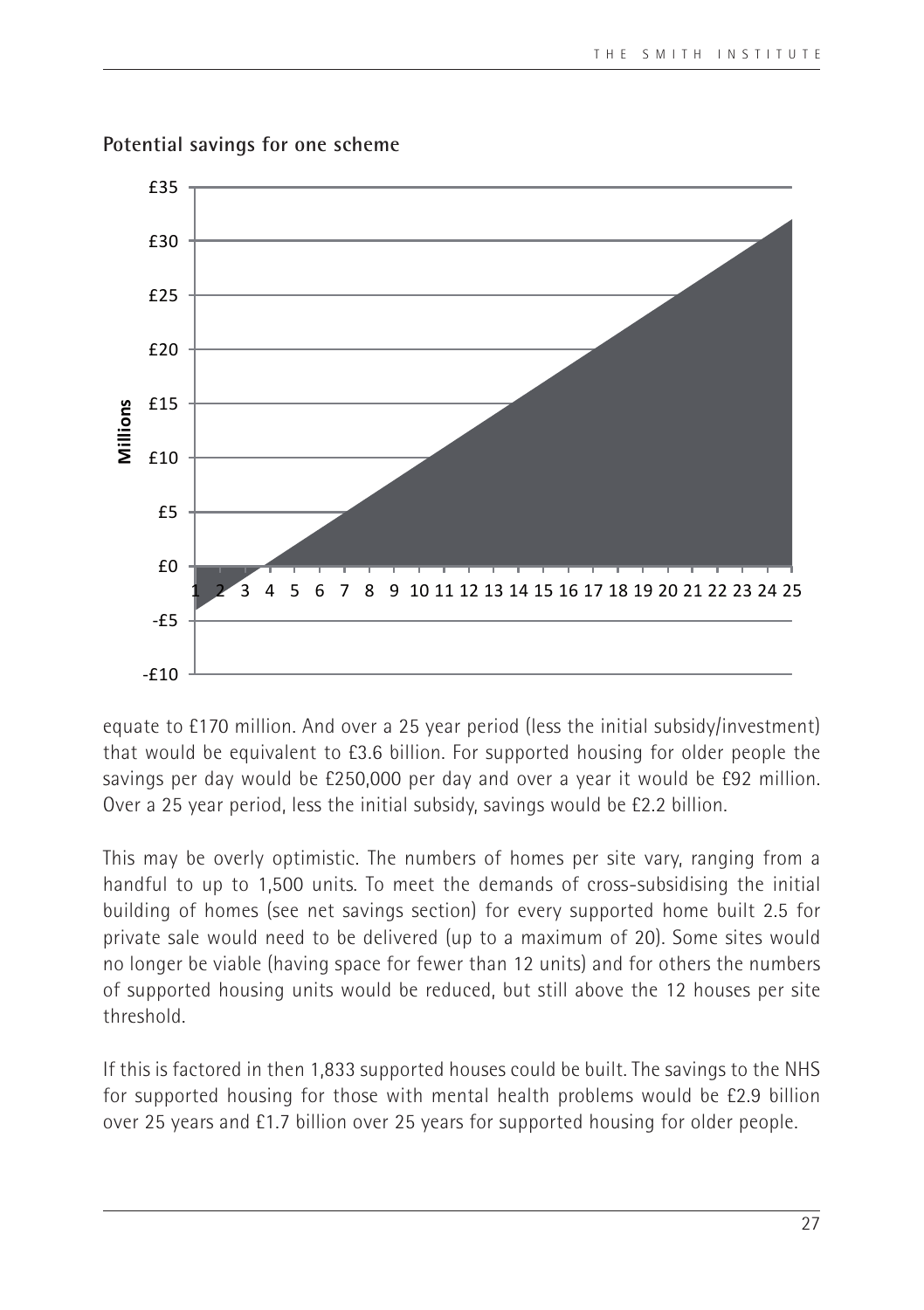This is what could be built under the current disposal plans. Whilst a lot of surplus land has been sold a considerable amount remains. The following section looks at what would happen if current surplus land disposal was extrapolated over a 15 year period.

### **Scope for using future surplus land**

There is potentially more surplus land that could be used for supported housing in the future. The NHS estate has fallen from 8,600 hectares in 1999/2000 to 7,461 hectares in 2009/10. The plans for disposal of surplus NHS land as part of the government's 'Accelerating the release of public sector land for development' initiative indicates that for the period up to 2015 an additional 740 hectares will be sold. Whilst there may be diminishing returns, it appears likely that further sites will become available in the future.

The latest returns show that NHS trusts hold around 6,700 hectares of land. The total occupied floor space is around 2,600 hectares so there is land for further disposals. Not all of this land of course will be suitable for supported housing projects.

The following scenario looks at what might be possible if current land disposal was carried forward over a fifteen year period with gains calculated over a 25 year horizon.

## **Savings on current trends**

Using the current disposal rates outlined above and projecting forward for 15 years, we can estimate the total savings that might be realised. This assumes a build rate of around 367 units each year (a fifth of the 1,833 outlined above which covers a five year period – the land available may be higher as more surplus land is released at the end of the period this more conservative and current assessment is used). At a disposal rate of 740 hectares of land per year, that would still leave NHS trusts with 4,480 hectares of land – above the current footprint of used land of 2,600 hectares. Whilst there might be diminishing surplus land supply, building this level of supported housing would require the use of only around 275 hectares of land (at 50 units per hectare). This land itself might not be best seen as disposal but adding to health services (especially if was part of a lease deal). Whilst surplus land might not be disposed of at the same rate, NHS land designated for supported housing could be brought forward given the added value.

This scenario would therefore see 5,500 units being built, which represents around 5% of the in-bed population and 28% of mental health in-patients. To calculate the potential savings we assume that 1,000 of the 5,500 units would be used for those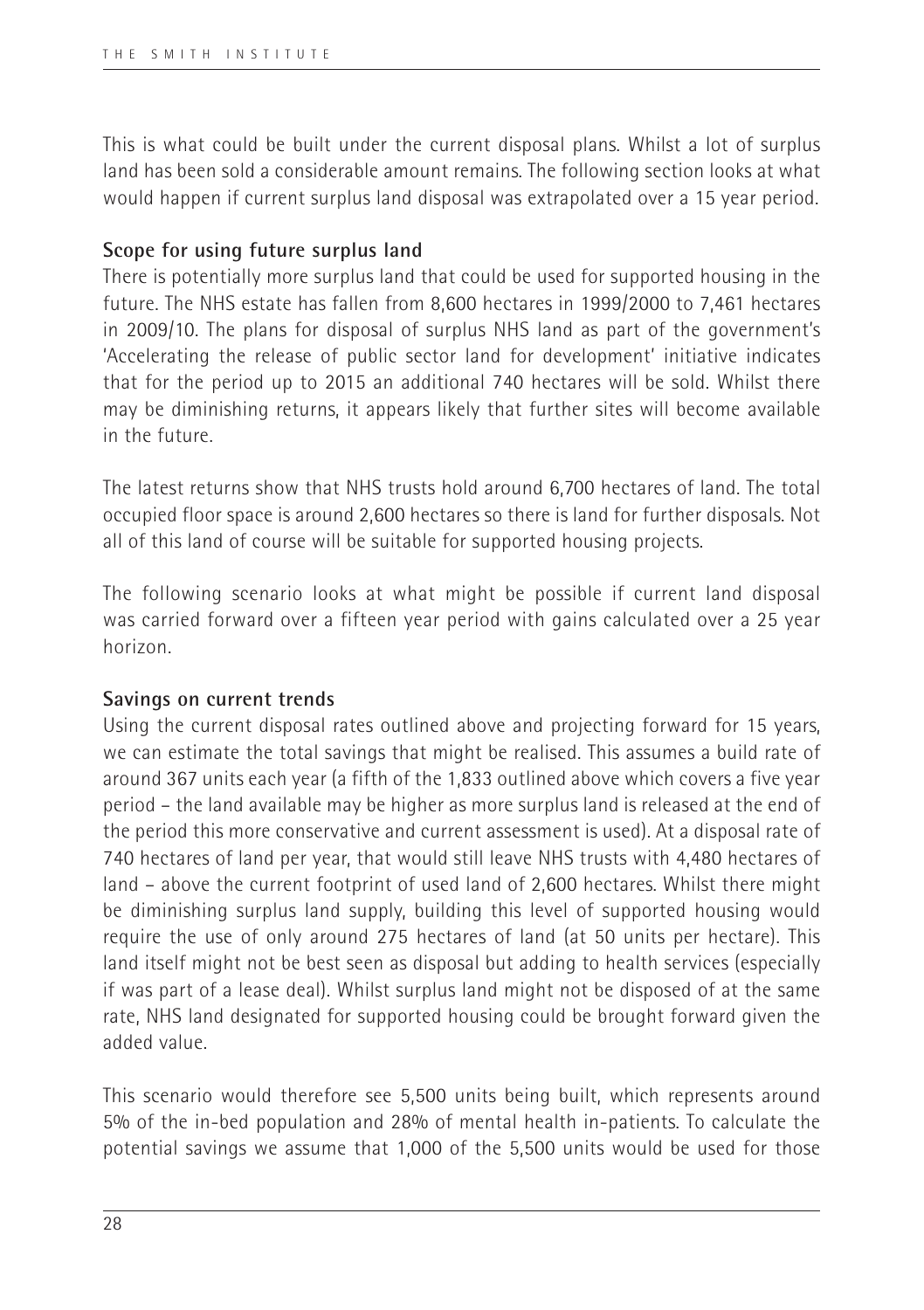with mental health problems (5% of the in-patient population) and the remaining 4,500 would be for older people.

Assuming that homes were built over a 15 year period, with those for mental health patients front loaded to maximise savings, the NHS could save £414 million per year. Factoring in build and land costs allows for total savings over a 25 year period of £5.9 billion (see below).



## **Cumulative savings per year over 25 year period (£millions)**

## **Comparative rates of return**

NHS trusts could of course dispose of land at the same rate and invest in other assets. Comparing land disposal for supported housing with land disposal which is invested elsewhere with annual yields of 4 or 5% (all figures again ignore inflation), supported housing appears still to offer a better return whilst arguably also delivering better services for patients. The graph below shows after around 16 years that even if the land is gifted the savings still outweigh the value of the asset if it appreciates at 4% or 5% per year (i.e. 6% or 7% yield including inflation at 2%). What is also apparent is that the longer supported housing functions for, the greater the savings will be compared with other investments.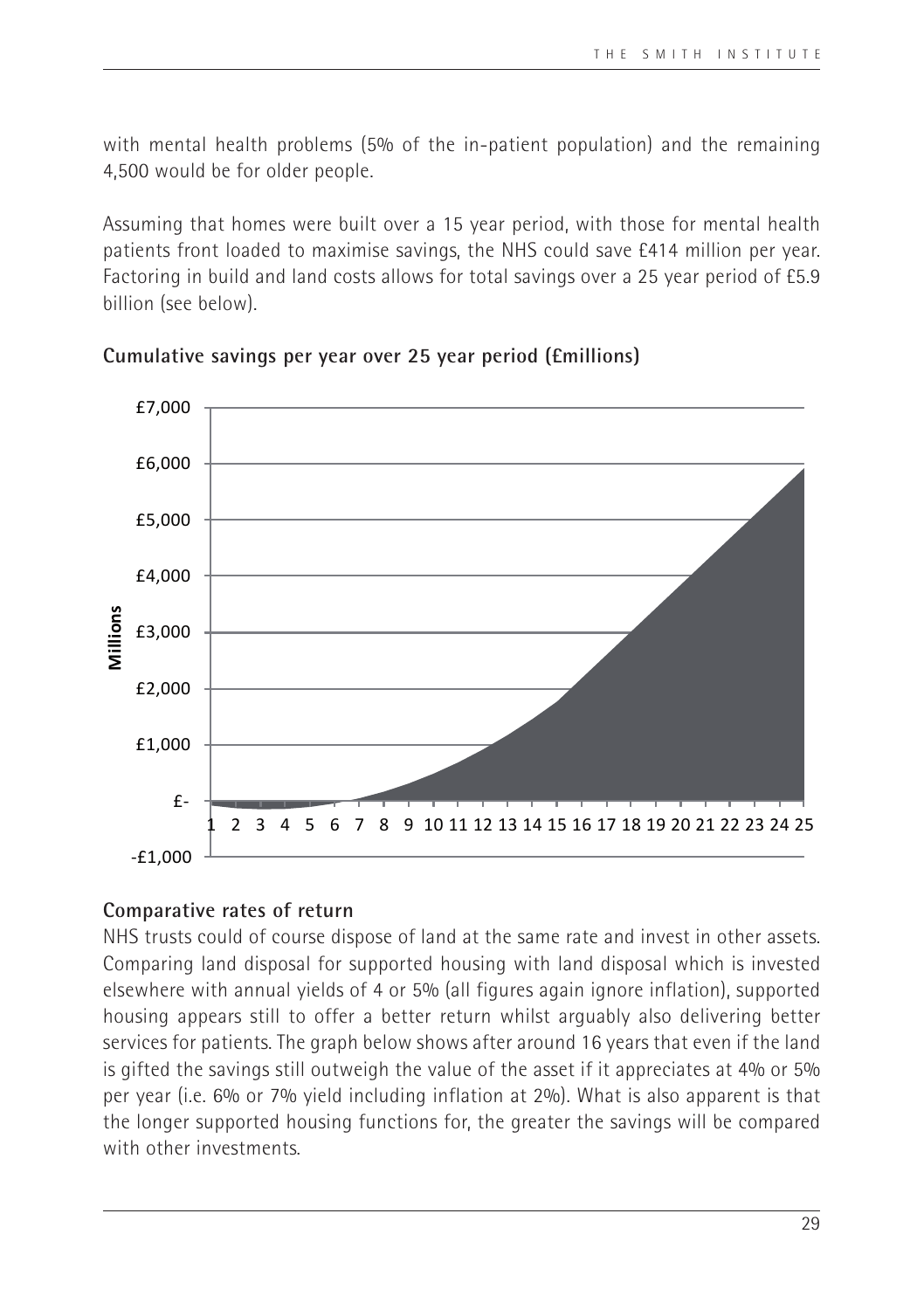

**Comparison of savings from supported housing versus land assets invested at 4 or 5%**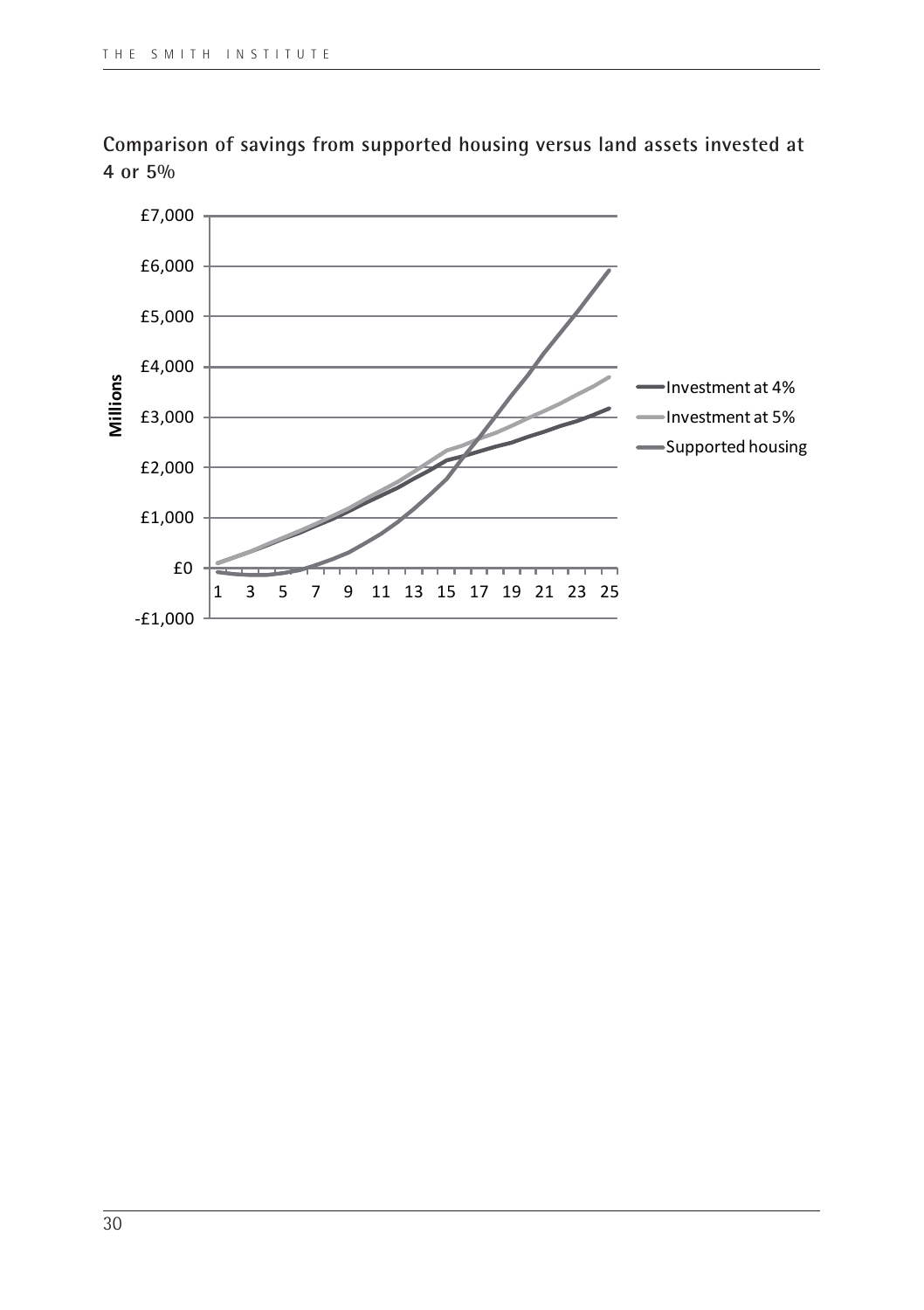## **Conclusion**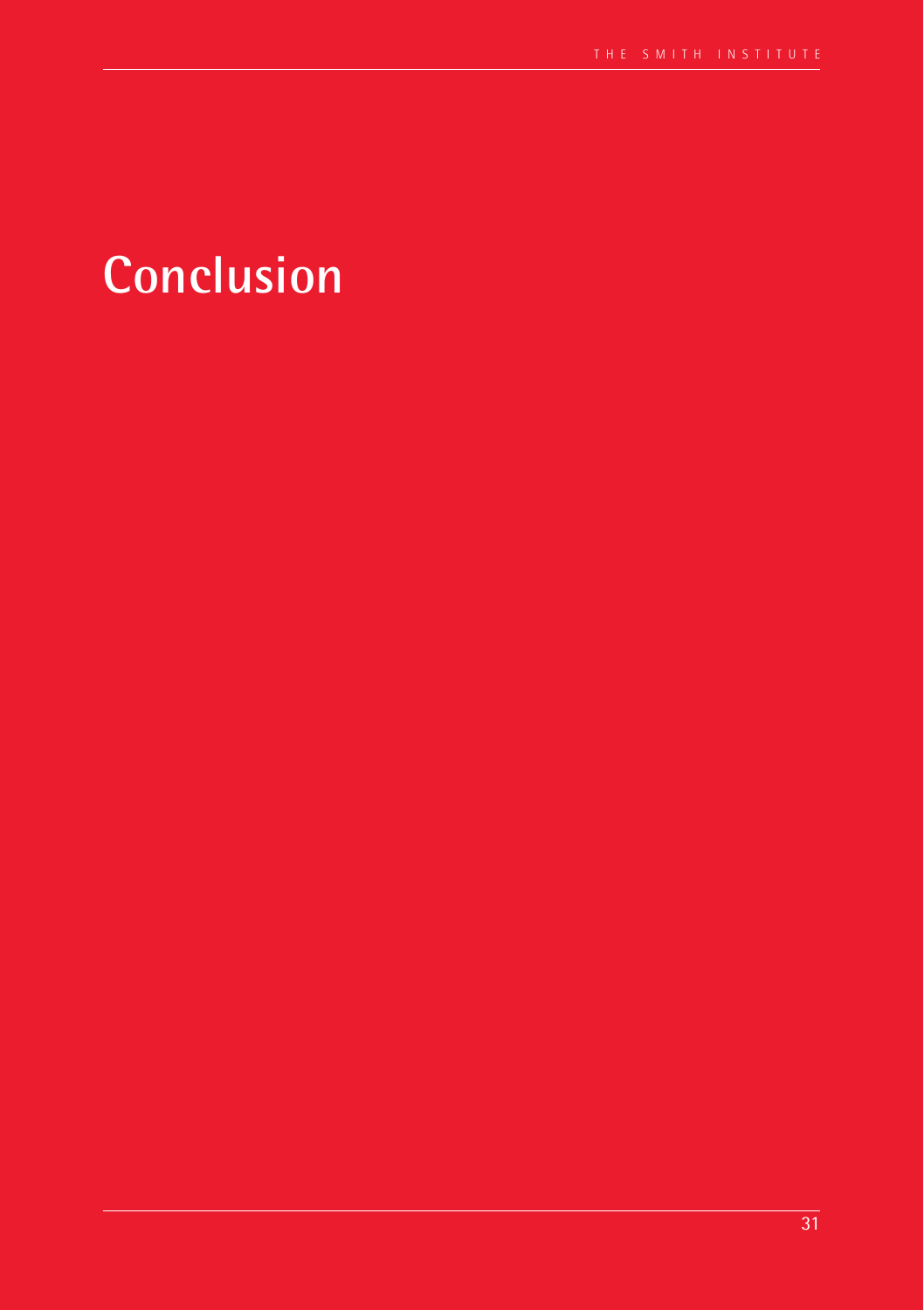## **Conclusion**

The NHS is facing significant challenges. An ageing society is set to put additional pressures on services, including specialist housing. Budgets are also likely to be restricted over the short- to medium-term as a result of fiscal constraint. Regardless of whether more money does become available the NHS will be seeking to deliver greater efficiency savings.

As this paper has highlighted, the NHS could make significant savings by tying up housing and health. Supported housing, for example, has the potential to offer better services with greater independence for those requiring support, is cost-effective as it offers lower levels of support than acute care and reduces avoidable admissions. These outcomes could be delivered by using surplus NHS land. Rather than selling land off for general needs housing, supported housing could benefit the NHS year in, year out. The paper demonstrates the potential rates of return over time which are in excess of those implied within the Nicholson challenge and more than might be achieved if land was sold and invested in other assets.

The paper provides a headline analysis. It is based on a set of assumptions which could change. More sophisticated models would need to be employed to understand the potential savings in each area to take into account (future) demand and land values. However, the scenario indicates the type of savings that could be possible.

The scenario assumptions are based on the NHS reducing in-patient provision. As the recent history of NHS reforms has shown, such a move may face strong resistance from the public. Using surplus land in this way would also arguably need to be in the interests of individual NHS trusts rather than the NHS as a whole. If trusts did not see any of the benefits of the savings then why would they seek to dispose of their surplus land for supported housing rather than to maximise their income?

However, as this paper shows, the indicative and comparative cost savings are significant. In addition, using surplus NHS land for supported housing could offer an alternative route to better healthcare.